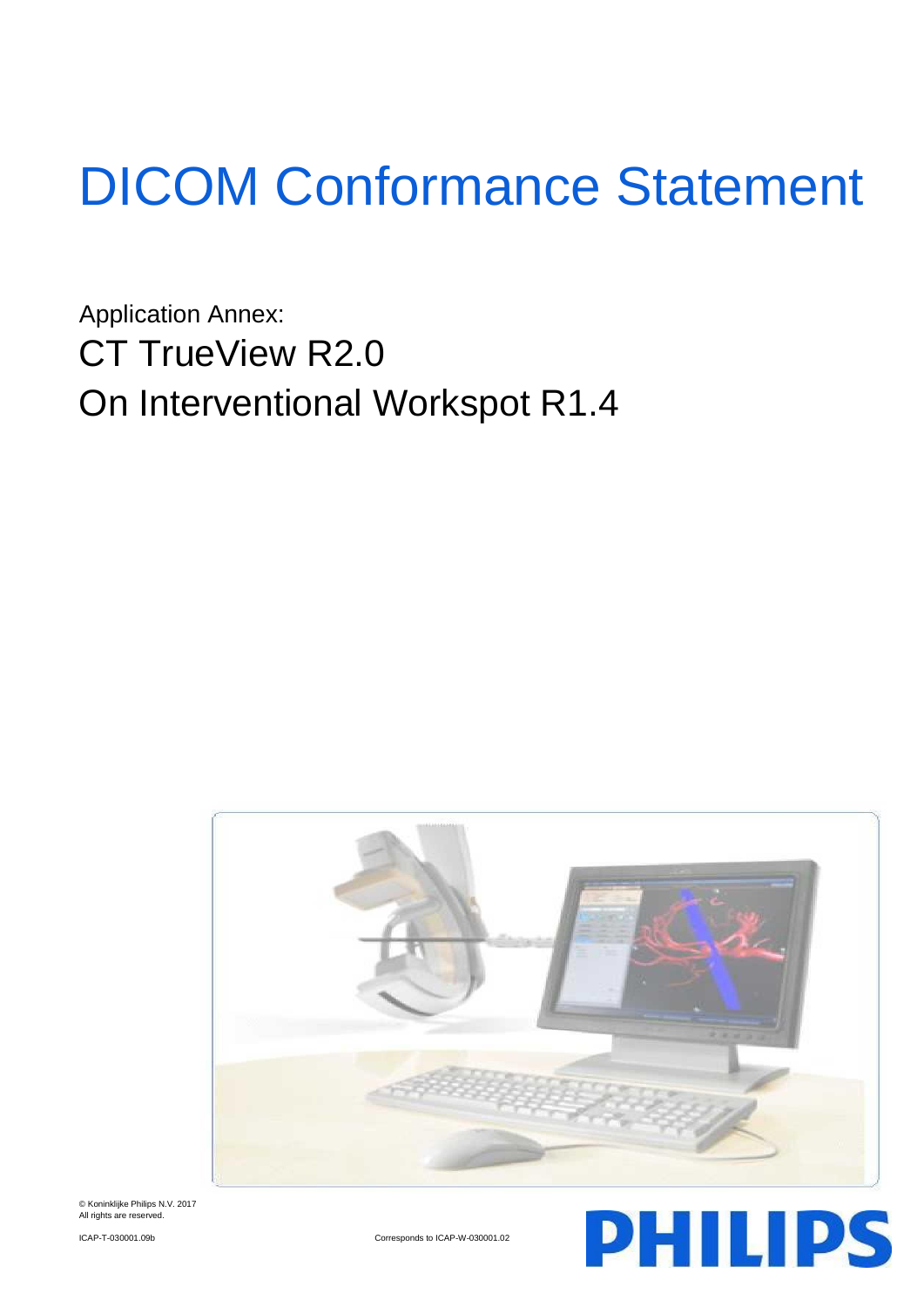**Issued by:** Philips Medical Systems Nederland BV, a Philips Healthcare company,

P.O. Box 10.000 5680 DA Best The Netherlands

Email: [dicom@philips.com](mailto:dicom@philips.com) Internet[: http://www.healthcare.philips.com/connectivity](http://www.healthcare.philips.com/connectivity)

Document Number: ICAP-PF.0020402 Date: 10-Jan-2017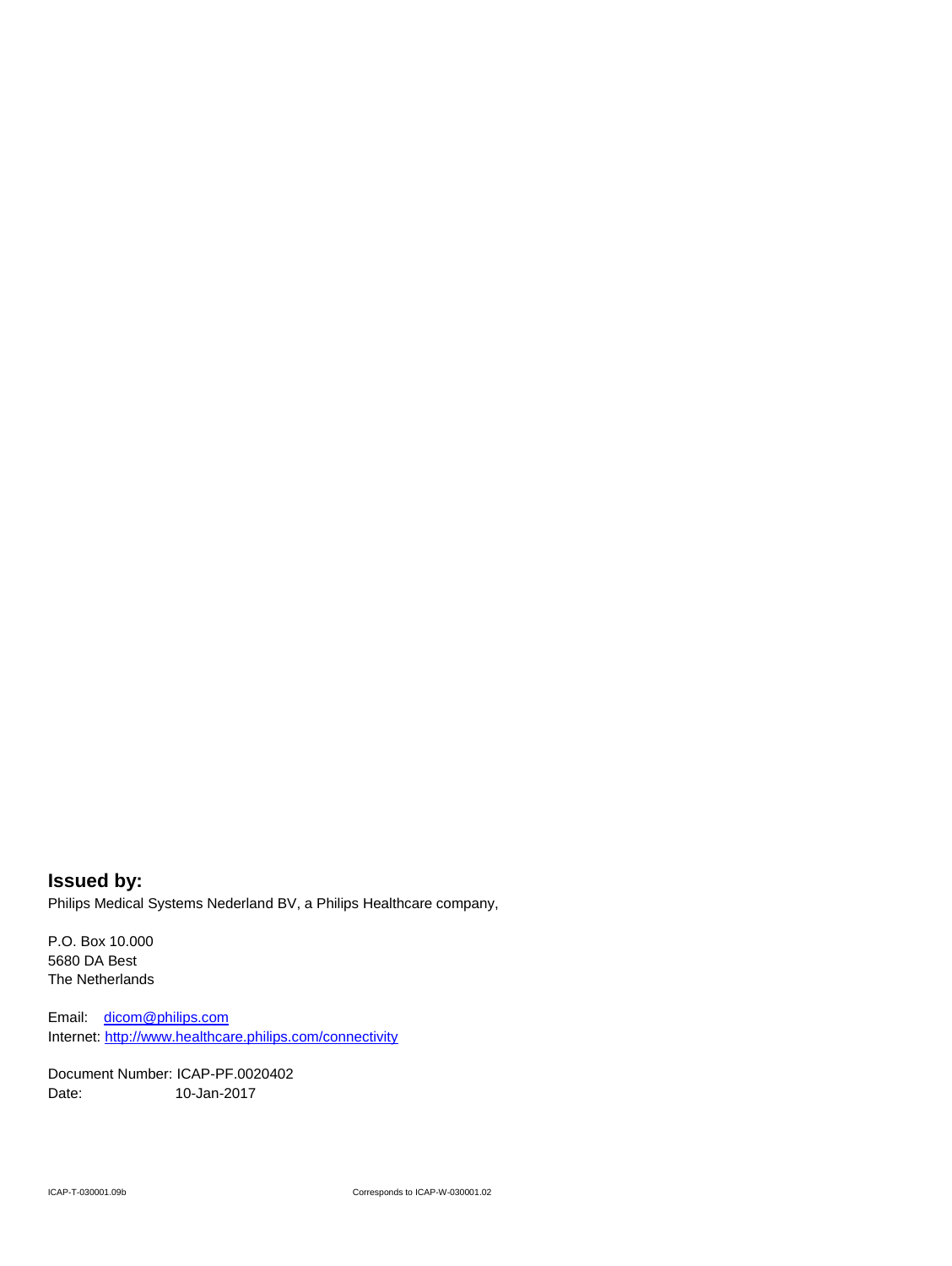# **Table of Contents**

| $\overline{1}$ . |  |
|------------------|--|
| 1.1.             |  |
| 1.2.             |  |
| 2.               |  |
| 2.1.             |  |
|                  |  |
| 2.1.2.           |  |
| 2.1.2.1          |  |
| 2.1.2.2          |  |
| 2.1.2.3          |  |
| 2.1.2.4          |  |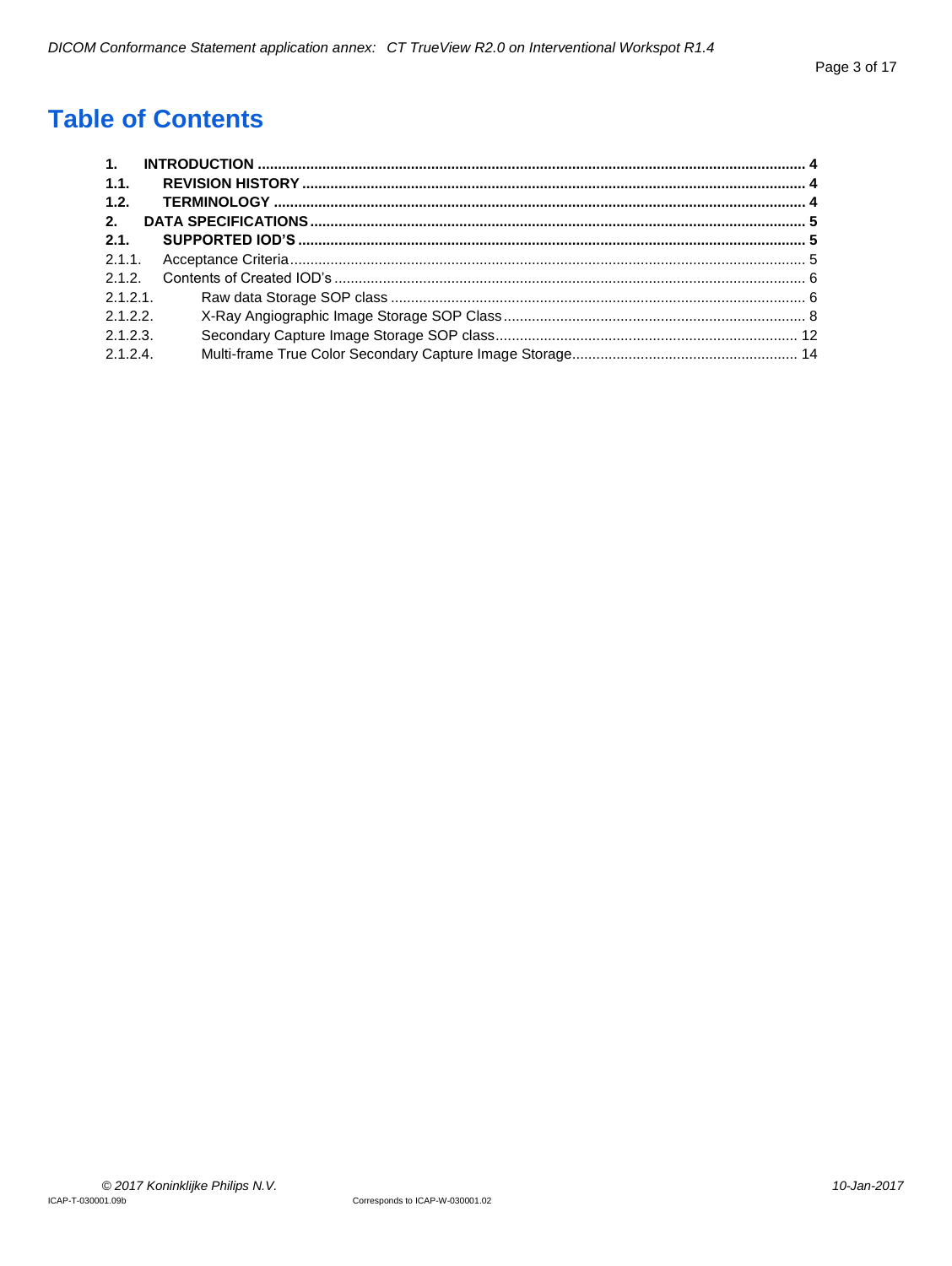# <span id="page-3-0"></span>**1. Introduction**

This DICOM Conformance Statement annex is applicable to CT TrueView R2.0 Application, later referred to as CT TrueView Application. In general the CT TrueView Application is the user environment for viewing and analyzing XA and CT images. CT TrueView creates a 3D reconstruction of the coronary vessel tree based on a pre-acquired CT dataset. The 3D model provides a clear visualization of the coronary vessel tree that may help prevent the misrepresentations of vessel length and position that occur with 2D images. This 3D cardiac imaging tool can be used to select the optimal viewing angle without using additional radiation.

# <span id="page-3-1"></span>**1.1. Revision History**

The revision history below provides dates and differences among individual document versions.

## **Table 1: Revision History**

| <b>Document Version</b> | Date of Issue | <b>Status</b> | <b>Description</b>                                                                               |
|-------------------------|---------------|---------------|--------------------------------------------------------------------------------------------------|
| 00                      | 01-Mar-2016   | Authorized    | Initial Version for CT TrueView R2.0 on Interventional Workspot R1.4.x where x is 0 or<br>higher |
| 01                      | 17-Nov-2016   | Authorized    | <b>Editorial changes</b>                                                                         |
| 02                      | 10-Jan-2017   | Authorized    | Updated value for Manufacturer (0008, 0070) from "Philips Medical Systems" to<br>"Philips".      |

# <span id="page-3-2"></span>**1.2. Terminology**

| <b>DICOM</b> | Digital Imaging and Communications in Medicine |
|--------------|------------------------------------------------|
| IOD          | Information Object Definition                  |
| UID          | Unique Identifier                              |
| VR.          | <b>Value Representation</b>                    |
| CТ           | Computed Tomography                            |
| XА           | X-Ray Angiography                              |
|              |                                                |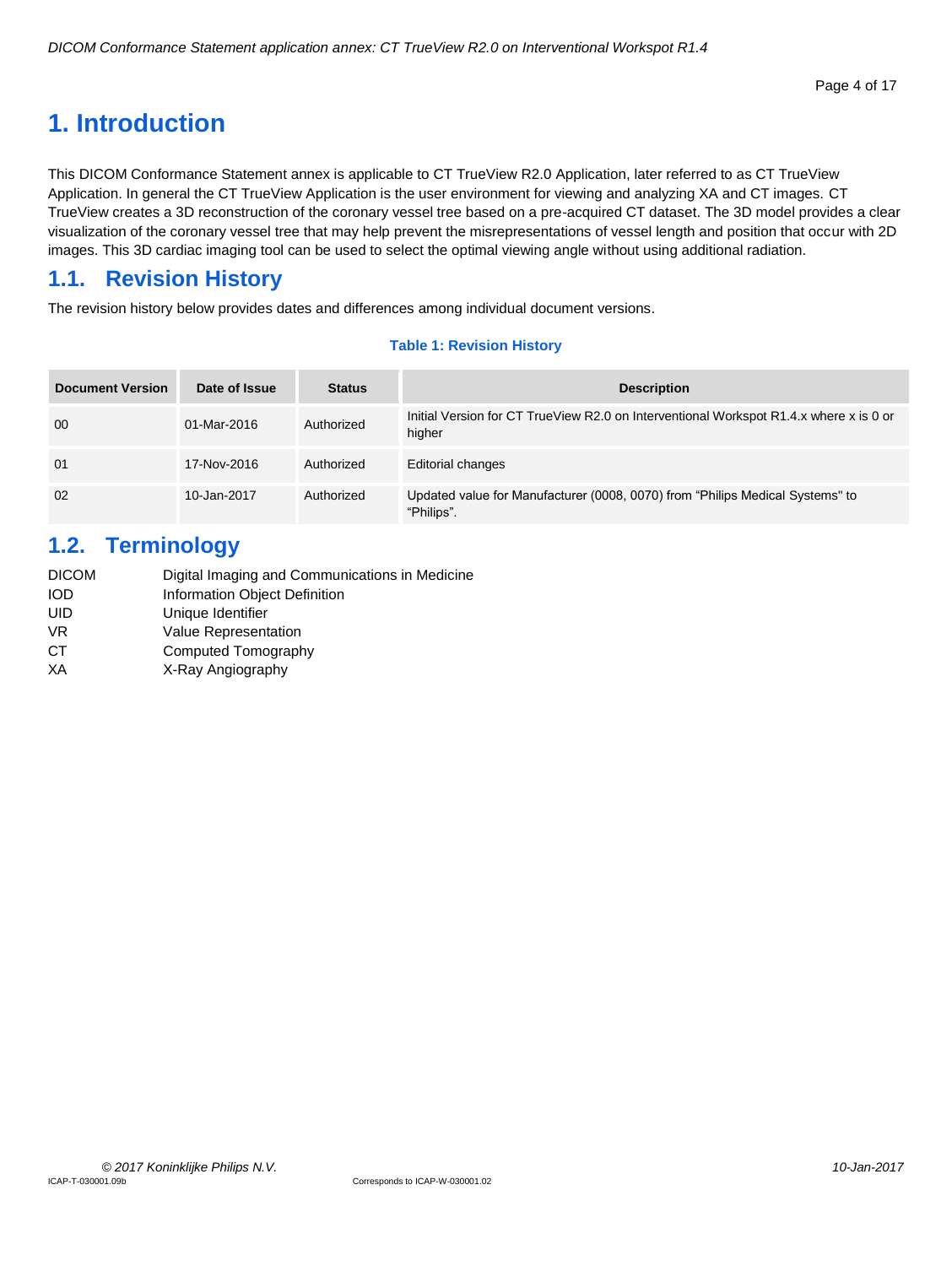# <span id="page-4-0"></span>**2. Data Specifications**

# <span id="page-4-1"></span>**2.1. Supported IOD's**

This section specifies each IOD accepted and / or created by CT TrueView Application.

# ACCEPTED The applicable IOD is accepted for storage in the repository of the hosting platform and supported for import of CT TrueView R2.0 Application for viewing and analysis. CREATED The CT TrueView Application supports generation of

Derived data by using the applicable IOD and is able to store this data in the repository of the hosting platform.

# **Table 2: Supported IOD's**

| <b>IOD</b>                                             |                              |                 | Support        |  |
|--------------------------------------------------------|------------------------------|-----------------|----------------|--|
| <b>Name</b>                                            | <b>UID</b>                   | <b>ACCEPTED</b> | <b>CREATED</b> |  |
| Raw Data Storage SOP Class                             | 1.2.840.10008.5.1.4.1.1.66   | No              | Yes            |  |
| X-Ray Angiographic Image Storage SOP Class             | 1.2.840.10008.5.1.4.1.1.12.1 | No              | Yes            |  |
| Secondary Capture Image Storage SOP Class              | 1.2.840.10008.5.1.4.1.1.7    | Yes             | Yes            |  |
| CT Image Storage SOP Class                             | 1.2.840.10008.5.1.4.1.1.2    | Yes             | No             |  |
| Multi-frame True Color Secondary Capture Image Storage | 1.2.840.10008.5.1.4.1.1.7.4  | No              | Yes            |  |

# <span id="page-4-2"></span>**2.1.1. Acceptance Criteria**

This section specifies the acceptance criteria applied by CT TrueView Application to which a dataset should adhere before it can be imported into the application. This can be criteria on the highest level (e.g. data from a certain manufacturer or system model) or certain DICOM attributes mandatory to be present into the dataset holding a specific value. In case one or more Philips private attributes are required, then a list of supported Philips system models will be mentioned.

# **Table 3: Accepted system models.**

| <b>Manufacturer</b> | <b>Modality</b> | System Model Name(s) |
|---------------------|-----------------|----------------------|
| Not applicable      | Not applicable  | Not applicable       |

# **Table 4: Accepted transfer syntaxes per IOD**

| <b>IOD</b>                                   |                           | <b>Transfer Syntax</b>                                                                                                                                                                                                                                                                                         |                                                                                                                                                                                                                          |  |
|----------------------------------------------|---------------------------|----------------------------------------------------------------------------------------------------------------------------------------------------------------------------------------------------------------------------------------------------------------------------------------------------------------|--------------------------------------------------------------------------------------------------------------------------------------------------------------------------------------------------------------------------|--|
| <b>Name</b>                                  | <b>UID</b>                | <b>Name</b>                                                                                                                                                                                                                                                                                                    | <b>UID</b>                                                                                                                                                                                                               |  |
| Secondary Capture Image Storage SOP<br>Class | 1.2.840.10008.5.1.4.1.1.7 | Implicit VR Little Endian<br>Explicit VR Big Endian<br>Explicit VR Little Endian<br>JPEG 2000 Image Compression<br>JPEG 2000 Image Compression<br>(Lossless Only)<br>JPEG Baseline (Process 1)<br>JPEG Extended (Process 2 & 4)<br>JPEG Lossless, Non-Hierarchical,<br>FOP (Process 14)<br><b>RLE Lossless</b> | 1.2.840.10008.1.2<br>1.2.840.10008.1.2.2<br>1.2.840.10008.1.2.1<br>1.2.840.10008.1.2.4.91<br>1.2.840.10008.1.2.4.90<br>1.2.840.10008.1.2.4.50<br>1.2.840.10008.1.2.4.51<br>1.2.840.10008.1.2.4.70<br>1.2.840.10008.1.2.5 |  |
| CT Image Storage SOP Class                   | 1.2.840.10008.5.1.4.1.1.2 | Implicit VR Little Endian<br>Explicit VR Big Endian<br>Explicit VR Little Endian<br>JPEG 2000 Image Compression<br>JPEG 2000 Image Compression<br>(Lossless Only)<br>JPEG Baseline (Process 1)                                                                                                                 | 1.2.840.10008.1.2<br>1.2.840.10008.1.2.2<br>1.2.840.10008.1.2.1<br>1.2.840.10008.1.2.4.91<br>1.2.840.10008.1.2.4.90<br>1.2.840.10008.1.2.4.50                                                                            |  |
| $\otimes$ 0017 Kapinklika Dhilipa N.V.       |                           |                                                                                                                                                                                                                                                                                                                | $10 \text{ km}$ $2017$                                                                                                                                                                                                   |  |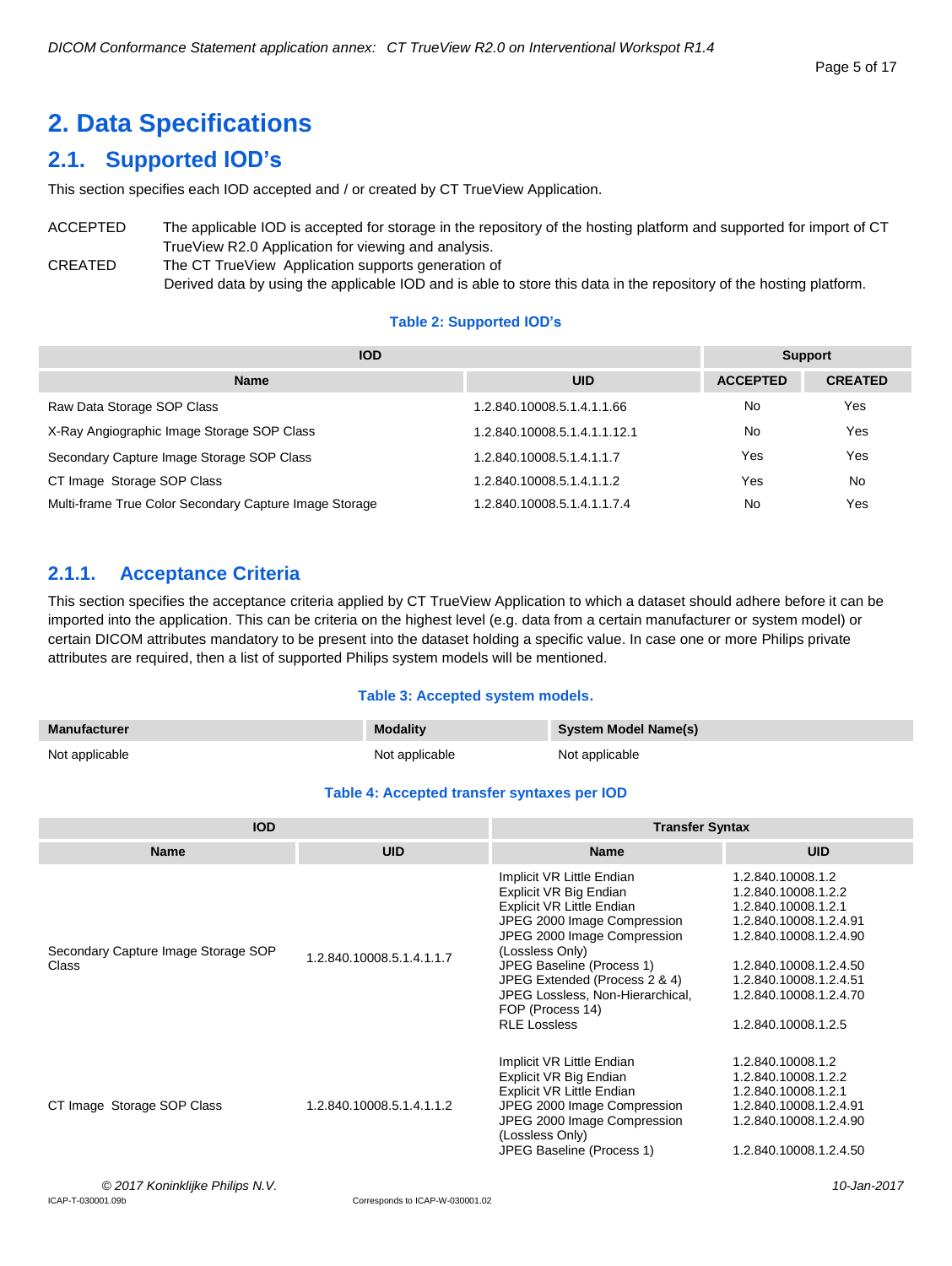#### Page 6 of 17

| JPEG Extended (Process 2 & 4)           | 1.2.840.10008.1.2.4.51 |
|-----------------------------------------|------------------------|
| JPEG Lossless. Non-Hierarchical.        | 1.2.840.10008.1.2.4.70 |
| FOP (Process 14)<br><b>RLE Lossless</b> | 1.2.840.10008.1.2.5    |

#### **Table 5: Accepted attribute values**

| <b>Attribute Name</b> | <b>Attribute Number</b> | Values / Comments |  |
|-----------------------|-------------------------|-------------------|--|
| Not applicable        | Not applicable          | Not applicable    |  |

# <span id="page-5-0"></span>**2.1.2. Contents of Created IOD's**

This section specifies in detail the attribute contents of created data objects. Attributes are grouped together by its corresponding module as specified by DICOM standard. Philips private attributes are excluded for specification.

Abbreviations used in the Module table for the column "Presence of Value" are:

| ALWAYS       | The attribute is always present with a value                                                                            |
|--------------|-------------------------------------------------------------------------------------------------------------------------|
| <b>EMPTY</b> | The attribute is always present without any value (attribute sent zero length)                                          |
| <b>VNAP</b>  | The attribute is always present and its Value is Not Always Present (attribute sent zero length if no value is present) |
| ANAP         | The attribute is present under specified condition - if present then it will always have a value                        |

The abbreviations used in the Module table for the column "Source" are:

- AUTO The attribute value is generated automatically
- CONFIG The attribute value source is a configurable parameter
- COPY The attribute value source is another SOP instance
- FIXED The attribute value is hard-coded in the application
- IMPLICIT The attribute value source is a user-implicit setting
- MPPS The attribute value is the same as that use for Modality Performed Procedure Step
- MWL The attribute value source is a Modality Worklist
- USER The attribute value source is explicit user input

#### <span id="page-5-1"></span>**2.1.2.1. Raw data Storage SOP class**

# **Table 6: IOD of Created Raw Data Storage SOP Class Instances**

| <b>Information Entity</b> | <b>Module</b>                         | <b>Presence Of Module</b> |
|---------------------------|---------------------------------------|---------------------------|
| Patient                   | <b>Patient Module</b>                 | <b>ALWAYS</b>             |
| Study                     | <b>General Study Module</b>           | <b>ALWAYS</b>             |
| Series                    | <b>General Series Module</b>          | <b>ALWAYS</b>             |
| Frame of Reference        | Frame of Reference                    | <b>OPTIONAL</b>           |
| Equipment                 | <b>General Equipment Module</b>       | <b>ALWAYS</b>             |
| Image                     | <b>Acquisition Context Module</b>     | <b>ALWAYS</b>             |
|                           | Raw Data Module                       | <b>ALWAYS</b>             |
|                           | SOP Common Module                     | <b>ALWAYS</b>             |
|                           | Extended DICOM and Private Attributes | <b>OPTIONAL</b>           |

#### **Table 7 : Patient Module**

| <b>Attribute Name</b> | Tag       | <b>VR</b> | Value | <b>Presence of Value</b> | <b>Source</b> | <b>Comment</b> |
|-----------------------|-----------|-----------|-------|--------------------------|---------------|----------------|
| Patient's Name        | 0010.0010 | PN        |       | <b>ALWAYS</b>            | <b>AUTO</b>   |                |
| Patient ID            | 0010,0020 | LO        |       | <b>ALWAYS</b>            | <b>AUTO</b>   |                |
| Patient's Birth Date  | 0010.0030 | DA        |       | <b>VNAP</b>              | <b>AUTO</b>   |                |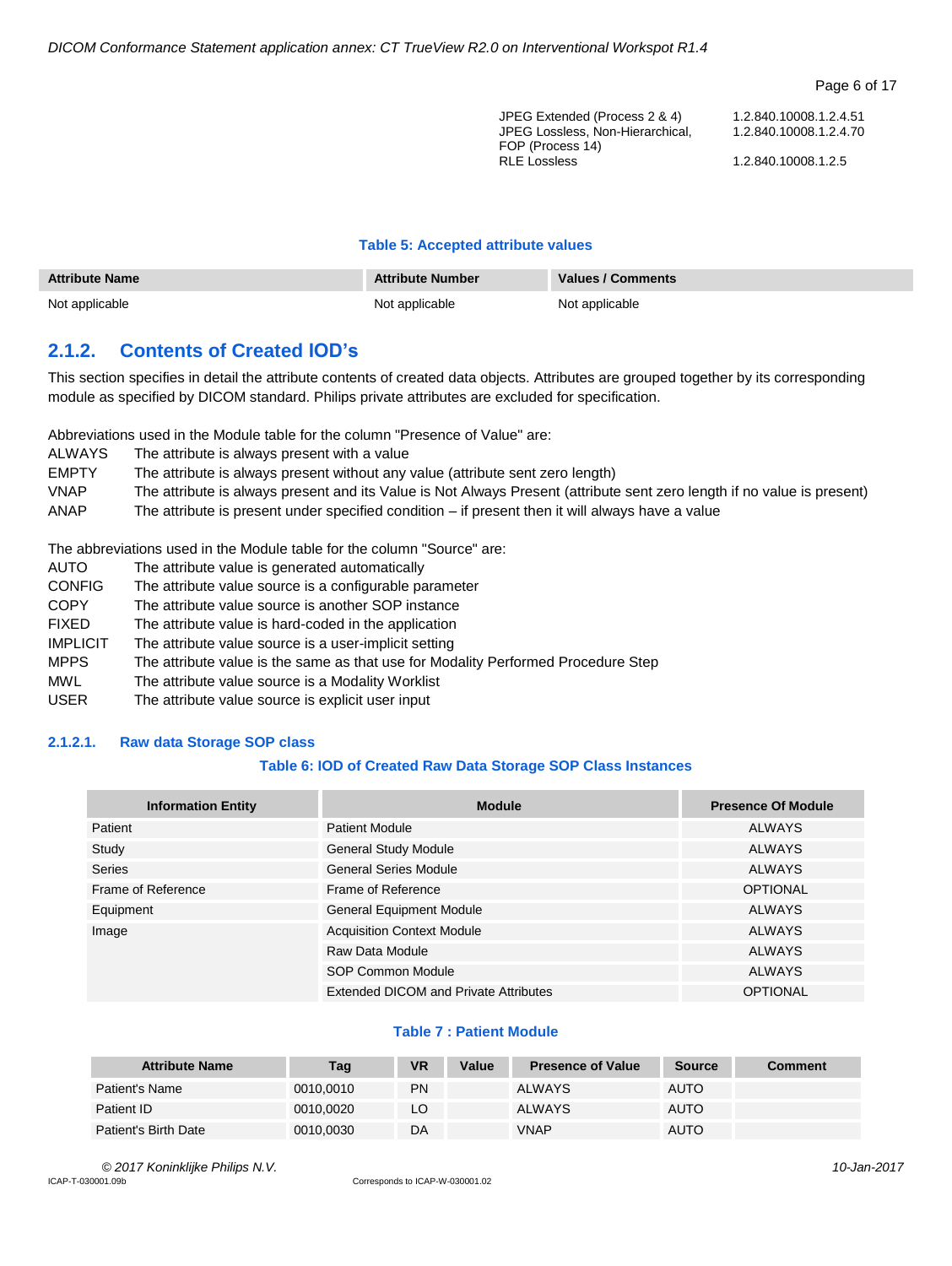Page 7 of 17

# **Table 8 : General Study Module**

| <b>Attribute Name</b>      | Tag       | VR        | Value | <b>Presence of Value</b> | <b>Source</b> | <b>Comment</b> |
|----------------------------|-----------|-----------|-------|--------------------------|---------------|----------------|
| <b>Study Date</b>          | 0008.0020 | DA        |       | <b>ALWAYS</b>            | <b>AUTO</b>   |                |
| <b>Study Time</b>          | 0008.0030 | ТM        |       | <b>ALWAYS</b>            | <b>AUTO</b>   |                |
| Referring Physician's Name | 0008.0090 | <b>PN</b> |       | <b>VNAP</b>              | <b>AUTO</b>   |                |
| Study Instance UID         | 0020.000D | UI        |       | <b>ALWAYS</b>            | <b>AUTO</b>   |                |
| Study ID                   | 0020,0010 | <b>SH</b> |       | <b>ALWAYS</b>            | <b>AUTO</b>   |                |
| <b>Accession Number</b>    | 0008,0050 | <b>SH</b> |       | <b>EMPTY</b>             | AUTO, USER    |                |

# **Table 9 : General Series Module**

| <b>Attribute Name</b>                  | Tag       | <b>VR</b>     | Value | <b>Presence of Value</b> | <b>Source</b> | <b>Comment</b> |
|----------------------------------------|-----------|---------------|-------|--------------------------|---------------|----------------|
| Series Date                            | 0008,0021 | DA            |       | <b>ANAP</b>              | <b>AUTO</b>   |                |
| Series Time                            | 0008,0031 | <b>TM</b>     |       | <b>ANAP</b>              | <b>AUTO</b>   |                |
|                                        |           |               |       |                          |               |                |
| Modality                               | 0008,0060 | <b>CS</b>     |       | <b>ALWAYS</b>            | <b>AUTO</b>   |                |
| Series Description                     | 0008,103E | LO            |       | <b>ANAP</b>              |               |                |
| Performing Physicians' name            | 0008,1050 | <b>PN</b>     |       | <b>ANAP</b>              |               |                |
| <b>Related Series Sequence</b>         | 0008,1250 | SQ            |       | <b>ANAP</b>              |               |                |
| >Study Instance UID                    | 0020,000D | UI            |       | <b>ALWAYS</b>            |               |                |
| >Series Instance UID                   | 0020,000E | UI            |       | <b>ALWAYS</b>            | <b>AUTO</b>   |                |
| >Purpose of Reference Code<br>Sequence | 0040,A170 | SQ            |       | <b>VNAP</b>              |               |                |
| Series Instance UID                    | 0020,000E | UI            |       | <b>ALWAYS</b>            |               |                |
| Series Number                          | 0020,0011 | <b>IS</b>     |       | <b>VNAP</b>              | <b>AUTO</b>   |                |
| Laterality                             | 0020,0060 | <sub>CS</sub> |       | <b>ANAP</b>              |               |                |
| Performed Procedure Step Start<br>Date | 0040,0244 | DA            |       | <b>ANAP</b>              |               |                |
| Performed Procedure Step Start<br>Time | 0040,0245 | <b>TM</b>     |       | ANAP                     |               |                |
| Performed Procedure Step<br>ID         | 0040,0253 | <b>SH</b>     |       | <b>ANAP</b>              |               |                |

# **Table 10: Frame of Reference Module**

| <b>Attribute Name</b>        | Taq       | <b>VR</b> | Value | <b>Presence of Value</b> | <b>Source</b> | Comment |
|------------------------------|-----------|-----------|-------|--------------------------|---------------|---------|
| Frame of Reference UID       | 0020.0052 | UI        |       | <b>ALWAYS</b>            | <b>AUTO</b>   |         |
| Position Reference Indicator | 0020.1040 | LO.       |       | <b>VNAP</b>              | <b>AUTO</b>   |         |

## **Table 11: General Equipment Module**

| <b>Attribute Name</b>     | Tag       | <b>VR</b> | Value                   | <b>Presence of Value</b> | <b>Source</b> | <b>Comment</b>                                             |
|---------------------------|-----------|-----------|-------------------------|--------------------------|---------------|------------------------------------------------------------|
| Manufacturer              | 0008.0070 | LO        | <b>Philips</b>          | <b>VNAP</b>              | <b>FIXED</b>  |                                                            |
| <b>Institution Name</b>   | 0008.0080 | LO        |                         | ANAP                     | <b>USER</b>   |                                                            |
| Manufacturer's Model Name | 0008,1090 | LO        | Interventional Workspot | ANAP                     | <b>FIXED</b>  |                                                            |
| Device Serial Number      | 0018,1000 | LO        |                         | ANAP                     | <b>AUTO</b>   |                                                            |
| Software Versions         | 0018.1020 | LO        | 1.4.x                   | ANAP                     | <b>AUTO</b>   | where "x" is the<br>detailed<br>application SW<br>version. |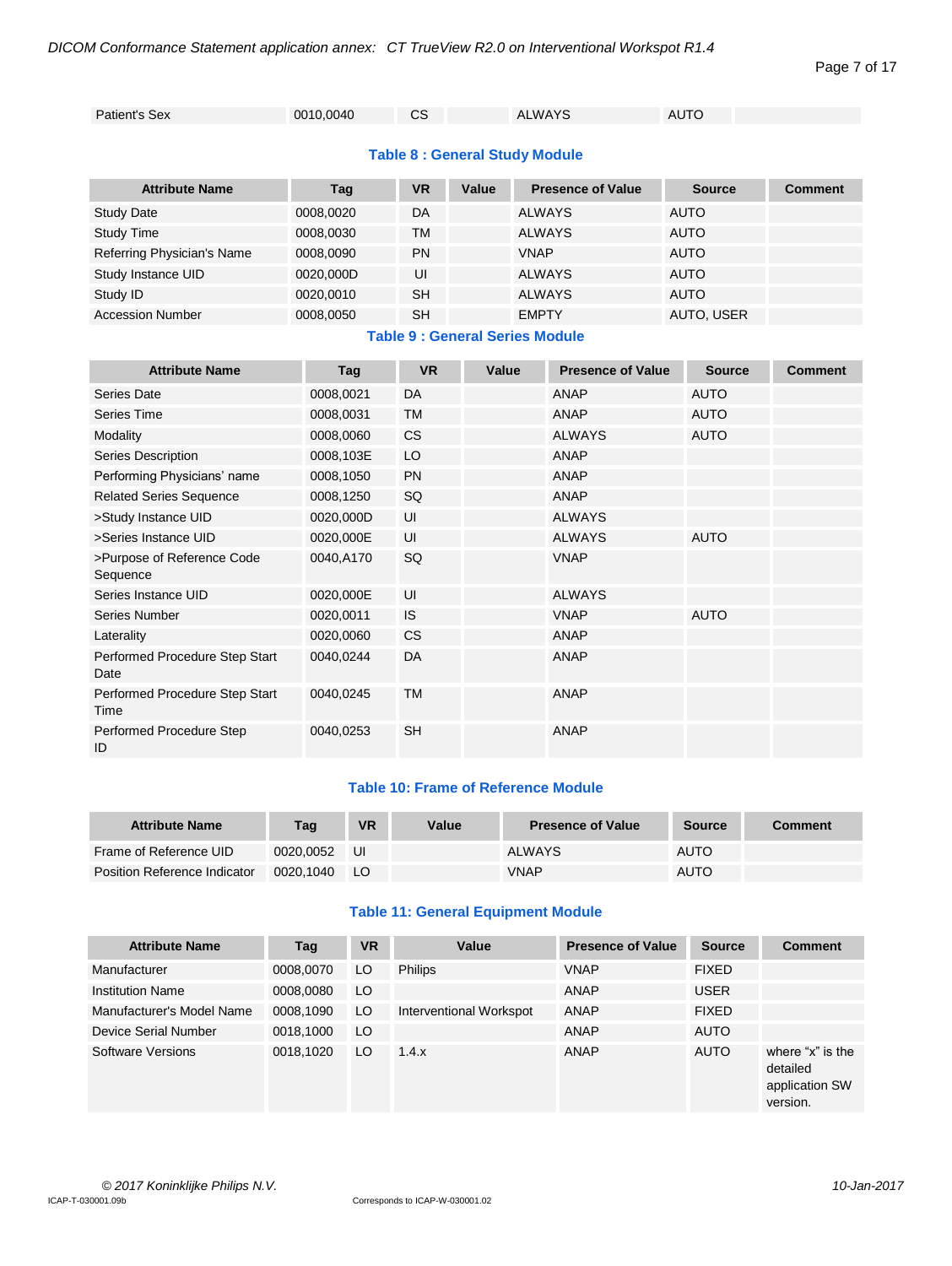Instance Number 0020,0013 IS CHANGE OF CHANGE OF VIOLATION OF CHANGE OF CHANGE OF CHANGE OF CHANGE OF CHANGE O

# **Table 12: Acquisition Context Module**

| <b>Attribute Name</b>                  | Tag       | <b>VR</b> |           | Value                              |               | <b>Presence of Value</b> |  | Source        | <b>Comment</b> |  |
|----------------------------------------|-----------|-----------|-----------|------------------------------------|---------------|--------------------------|--|---------------|----------------|--|
| Acquisition Context Sequence 0040,0555 |           | <b>SQ</b> |           |                                    |               | <b>VNAP</b>              |  | <b>AUTO</b>   |                |  |
| <b>Table 13: Raw Data Module</b>       |           |           |           |                                    |               |                          |  |               |                |  |
| <b>Attribute Name</b>                  | Tag       | <b>VR</b> |           | Value                              |               | <b>Presence of Value</b> |  | <b>Source</b> | <b>Comment</b> |  |
| <b>Content Date</b>                    | 0008,0023 | DA        |           |                                    | <b>ALWAYS</b> |                          |  | <b>AUTO</b>   |                |  |
| <b>Content Time</b>                    | 0008,0033 | <b>TM</b> |           |                                    | <b>ALWAYS</b> |                          |  | <b>AUTO</b>   |                |  |
| <b>Creator Version UID</b>             | 0008,9123 | UI        |           |                                    | <b>ALWAYS</b> |                          |  | <b>AUTO</b>   |                |  |
| Instance Number                        | 0020,0013 | <b>IS</b> |           |                                    | ANAP          |                          |  | <b>AUTO</b>   |                |  |
|                                        |           |           |           | <b>Table 14: SOP Common Module</b> |               |                          |  |               |                |  |
| <b>Attribute Name</b>                  | Tag       |           | <b>VR</b> | Value                              |               | Presence of<br>Value     |  | Source        | <b>Comment</b> |  |
| <b>SOP Class UID</b>                   | 0008,0016 |           | UI        | 1.2.840.10008.5.1.4.1.1.66         |               | <b>ALWAYS</b>            |  | <b>AUTO</b>   |                |  |
| SOP Instance UID                       | 0008,0018 |           | UI        |                                    |               | <b>ALWAYS</b>            |  | <b>AUTO</b>   |                |  |
| Original Specialized SOP<br>Class UID  | 0008,001B |           | UI        |                                    |               | <b>VNAP</b>              |  | <b>AUTO</b>   |                |  |
| <b>Instance Creation Date</b>          | 0008,0012 |           | DA        |                                    |               | <b>VNAP</b>              |  | <b>AUTO</b>   |                |  |
| Instance Creation Time                 | 0008,0013 |           | ТM        |                                    |               | <b>VNAP</b>              |  | <b>AUTO</b>   |                |  |

## **Table 15: Extended DICOM and private attributes for Raw Data Image Storage SOP class**

| <b>Attribute Name</b> | Tag       | <b>VR</b> | Value | <b>Presence of Value</b> | <b>Source</b> | <b>Comment</b> |
|-----------------------|-----------|-----------|-------|--------------------------|---------------|----------------|
| Date                  | 0040,A121 | DA        |       | VNAP                     | <b>AUTO</b>   |                |
| Time                  | 0040.A122 | <b>TM</b> |       | <b>VNAP</b>              | <b>AUTO</b>   |                |

# <span id="page-7-0"></span>**2.1.2.2. X-Ray Angiographic Image Storage SOP Class**

# **Table 16: IOD of Created X-Ray Angiographic Image Storage Instances**

| <b>Information Entity</b> | <b>Module</b>                         | <b>Presence Of Module</b> |
|---------------------------|---------------------------------------|---------------------------|
| Patient                   | <b>Patient Module</b>                 | <b>ALWAYS</b>             |
| Study                     | <b>General Study Module</b>           | <b>ALWAYS</b>             |
| <b>Series</b>             | <b>General Series Module</b>          | <b>ALWAYS</b>             |
| Equipment                 | <b>General Equipment Module</b>       | <b>ALWAYS</b>             |
| Image                     | General Image Module                  | <b>ALWAYS</b>             |
|                           | Image Pixel Module                    | <b>ALWAYS</b>             |
|                           | Cine Module                           | <b>ALWAYS</b>             |
|                           | <b>Multi-Frame Module</b>             | <b>ALWAYS</b>             |
|                           | <b>Display Shutter Module</b>         | <b>ALWAYS</b>             |
|                           | X-Ray Image Module                    | <b>ALWAYS</b>             |
|                           | X-Ray Acquisition Module              | <b>ALWAYS</b>             |
|                           | X-Ray Table Module                    | <b>ALWAYS</b>             |
|                           | <b>XA Positioner Module</b>           | <b>ALWAYS</b>             |
|                           | DX Detector Module                    | <b>ALWAYS</b>             |
|                           | <b>VOI LUT Module</b>                 | <b>ALWAYS</b>             |
|                           | <b>SOP Common Module</b>              | <b>ALWAYS</b>             |
|                           | Extended DICOM and private attributes | <b>OPTIONAL</b>           |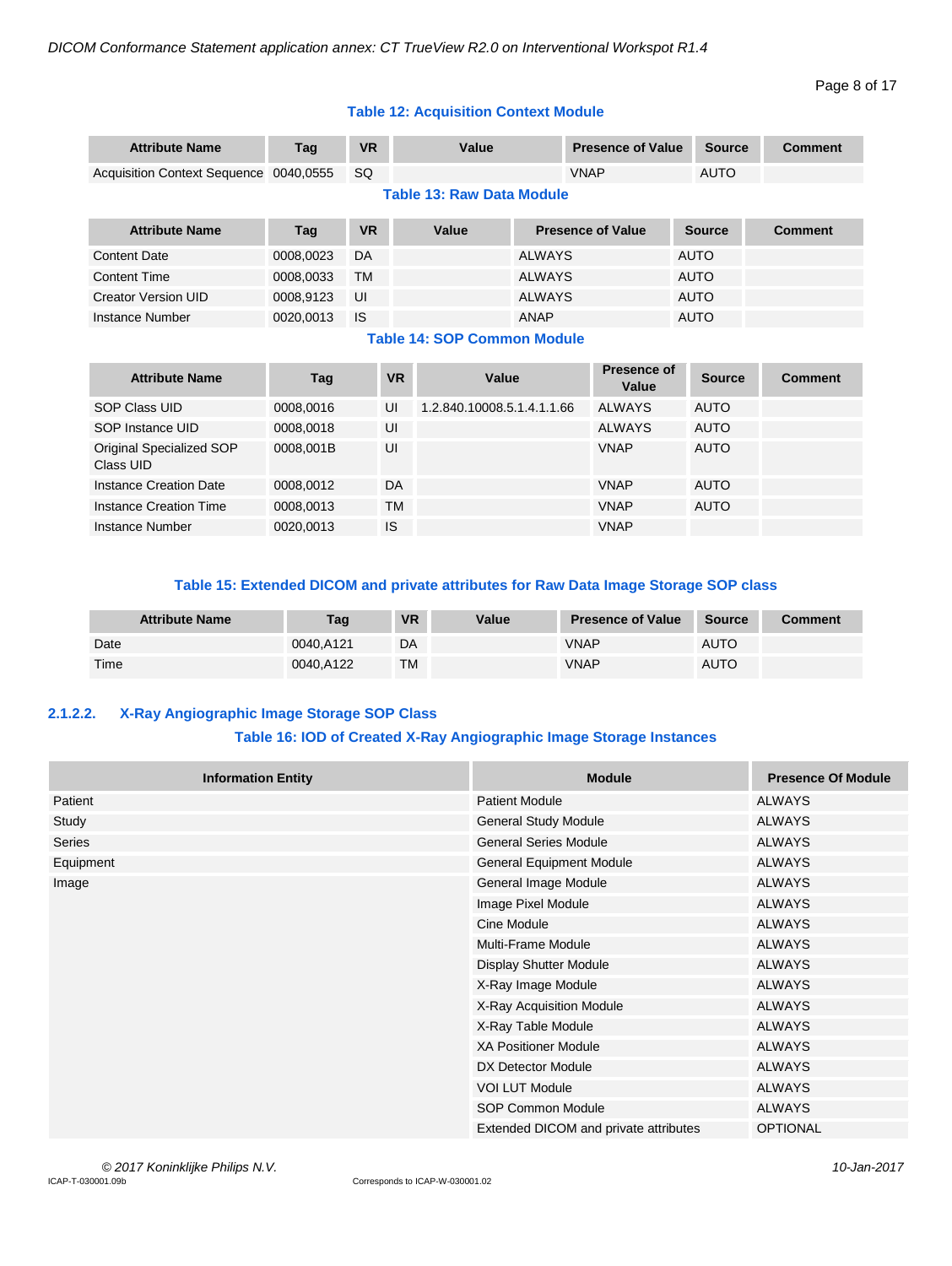#### **Table 17: Patient Module**

| <b>Attribute Name</b> | Tag       | <b>VR</b> | Value | <b>Presence of Value</b> | Source | <b>Comment</b> |
|-----------------------|-----------|-----------|-------|--------------------------|--------|----------------|
| Patient's Name        | 0010,0010 | <b>PN</b> |       | <b>VNAP</b>              |        |                |
| Patient ID            | 0010,0020 | LO.       |       | <b>VNAP</b>              |        |                |
| Patient's Birth Date  | 0010,0030 | DA        |       | <b>VNAP</b>              |        |                |
| Patient's Sex         | 0010,0040 | CS.       |       | <b>VNAP</b>              |        |                |

## **Table 18: General Study Module**

| <b>Attribute Name</b>      | Tag       | <b>VR</b> | Value | <b>Presence of Value</b> | <b>Source</b> | <b>Comment</b> |
|----------------------------|-----------|-----------|-------|--------------------------|---------------|----------------|
| <b>Study Date</b>          | 0008,0020 | DA        |       | <b>VNAP</b>              |               |                |
| <b>Study Time</b>          | 0008,0030 | <b>TM</b> |       | <b>VNAP</b>              |               |                |
| <b>Accession Number</b>    | 0008,0050 | <b>SH</b> |       | <b>VNAP</b>              |               |                |
| Referring Physician's Name | 0008,0090 | <b>PN</b> |       | <b>VNAP</b>              |               |                |
| Study Instance UID         | 0020,000D | UI        |       | <b>ALWAYS</b>            |               |                |
| Study ID                   | 0020.0010 | <b>SH</b> |       | <b>VNAP</b>              |               |                |

# **Table 19: General Series Module**

| <b>Attribute Name</b>               | Tag       | <b>VR</b> | Value | <b>Presence of Value</b> | <b>Source</b> | <b>Comment</b> |
|-------------------------------------|-----------|-----------|-------|--------------------------|---------------|----------------|
| Series Date                         | 0008,0021 | DA        |       | ANAP                     |               |                |
| Series Time                         | 0008,0031 | <b>TM</b> |       | ANAP                     |               |                |
| Modality                            | 0008,0060 | <b>CS</b> |       | <b>ALWAYS</b>            |               |                |
| Series Description                  | 0008,103E | LO        |       | ANAP                     |               |                |
| Performing Physician's Name         | 0008,1050 | <b>PN</b> |       | ANAP                     |               |                |
| <b>Related Series Sequence</b>      | 0008,1250 | SQ        |       | ANAP                     |               |                |
| >Study Instance UID                 | 0020,000D | UI        |       | <b>ALWAYS</b>            |               |                |
| >Series Instance UID                | 0020,000E | UI        |       | <b>ALWAYS</b>            |               |                |
| >Purpose of Reference Code Sequence | 0040,A170 | SQ        |       | <b>VNAP</b>              |               |                |
| Series Instance UID                 | 0020,000E | UI        |       | <b>ALWAYS</b>            |               |                |
| Series Number                       | 0020,0011 | <b>IS</b> |       | <b>VNAP</b>              |               |                |
| Performed Procedure Step Start Date | 0040,0244 | DA        |       | ANAP                     |               |                |
| Performed Procedure Step Start Time | 0040,0245 | <b>TM</b> |       | ANAP                     |               |                |
| Performed Procedure Step ID         | 0040,0253 | <b>SH</b> |       | ANAP                     |               |                |

# **Table 20: General Equipment Module**

| <b>Attribute Name</b>     | Tag       | <b>VR</b> | Value                      | <b>Presence of Value</b> | <b>Source</b> | <b>Comment</b>                                       |
|---------------------------|-----------|-----------|----------------------------|--------------------------|---------------|------------------------------------------------------|
| Manufacturer              | 0008,0070 | LO.       | <b>Philips</b>             | <b>ALWAYS</b>            | <b>FIXED</b>  |                                                      |
| <b>Institution Name</b>   | 0008,0080 | LO.       |                            | <b>VNAP</b>              | <b>AUTO</b>   |                                                      |
| Manufacturer's Model Name | 0008,1090 | LO.       | Interventional<br>Workspot | <b>ALWAYS</b>            | <b>CONFIG</b> |                                                      |
| Device Serial Number      | 0018.1000 |           |                            | <b>ANAP</b>              |               |                                                      |
| Software Versions         | 0018,1020 | LO.       | 1.4.x                      | <b>ALWAYS</b>            | <b>CONFIG</b> | where "x" is the detailed<br>application SW version. |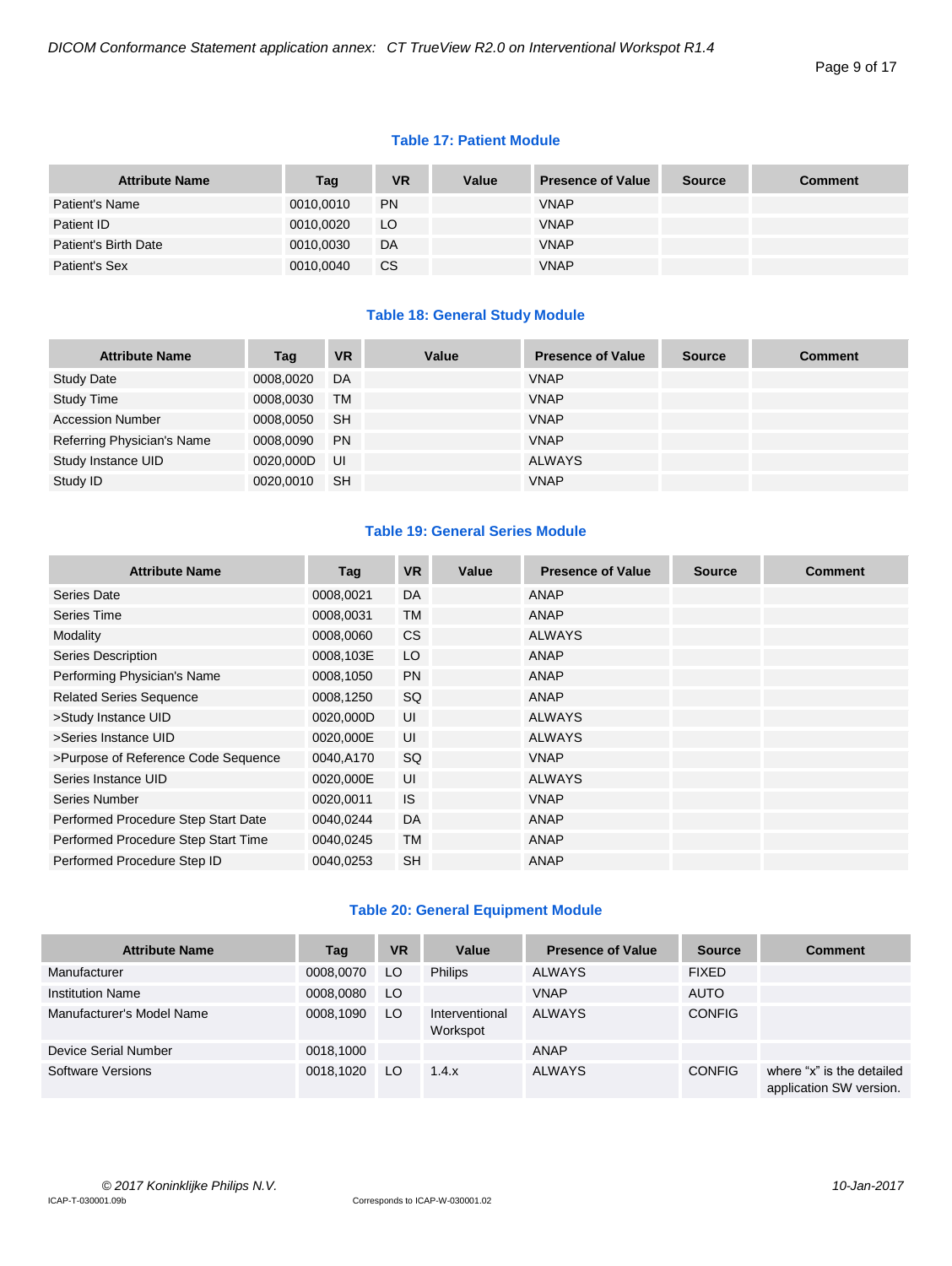# **Table 21: General Image Module**

| <b>Attribute Name</b>       | Tag       | <b>VR</b> | Value | <b>Presence of Value</b> | <b>Source</b> | <b>Comment</b> |
|-----------------------------|-----------|-----------|-------|--------------------------|---------------|----------------|
| Image Type                  | 0008,0008 | <b>CS</b> |       | ANAP                     |               |                |
| <b>Acquisition Date</b>     | 0008,0022 | DA        |       | <b>ANAP</b>              |               |                |
| <b>Content Date</b>         | 0008,0023 | DA        |       | <b>VNAP</b>              |               |                |
| <b>Acquisition Time</b>     | 0008,0032 | <b>TM</b> |       | <b>ANAP</b>              |               |                |
| <b>Content Time</b>         | 0008,0033 | <b>TM</b> |       | <b>VNAP</b>              |               |                |
| <b>Instance Number</b>      | 0020,0013 | <b>IS</b> |       | <b>VNAP</b>              |               |                |
| <b>Patient Orientation</b>  | 0020,0020 | <b>CS</b> |       | <b>ANAP</b>              |               |                |
| Lossy Image Compression     | 0028,2110 | <b>CS</b> |       | <b>ANAP</b>              |               |                |
| Icon Image Sequence         | 0088,0200 | SQ        |       | <b>ANAP</b>              |               |                |
| >Samples per Pixel          | 0028,0002 | US        |       | <b>ALWAYS</b>            |               |                |
| >Photometric Interpretation | 0028,0004 | <b>CS</b> |       | <b>ALWAYS</b>            |               |                |
| >Rows                       | 0028,0010 | <b>US</b> |       | <b>ALWAYS</b>            |               |                |
| >Columns                    | 0028,0011 | <b>US</b> |       | <b>ALWAYS</b>            |               |                |
| >Bits Allocated             | 0028,0100 | <b>US</b> |       | <b>ALWAYS</b>            |               |                |
| >Bits Stored                | 0028,0101 | <b>US</b> |       | <b>ALWAYS</b>            |               |                |
| >High Bit                   | 0028,0102 | <b>US</b> |       | <b>ALWAYS</b>            |               |                |
| >Pixel Representation       | 0028,0103 | <b>US</b> |       | <b>ALWAYS</b>            |               |                |
| >Pixel Data                 | 7FE0,0010 | OW/OB     |       | <b>ANAP</b>              |               |                |

# **Table 22: Image Pixel Module**

| <b>Attribute Name</b>       | Tag       | <b>VR</b> | Value | <b>Presence of Value</b> | <b>Source</b> | <b>Comment</b> |
|-----------------------------|-----------|-----------|-------|--------------------------|---------------|----------------|
| Samples per Pixel           | 0028,0002 | <b>US</b> |       | <b>ALWAYS</b>            |               |                |
| Photometric Interpretation  | 0028,0004 | <b>CS</b> |       | <b>ALWAYS</b>            |               |                |
| Rows                        | 0028,0010 | US        |       | <b>ALWAYS</b>            |               |                |
| Columns                     | 0028,0011 | US        |       | <b>ALWAYS</b>            |               |                |
| <b>Bits Allocated</b>       | 0028,0100 | US.       |       | <b>ALWAYS</b>            |               |                |
| <b>Bits Stored</b>          | 0028,0101 | US        |       | <b>ALWAYS</b>            |               |                |
| High Bit                    | 0028,0102 | US.       |       | <b>ALWAYS</b>            |               |                |
| <b>Pixel Representation</b> | 0028,0103 | <b>US</b> |       | <b>ALWAYS</b>            |               |                |
| Pixel Data                  | 7FE0.0010 | OB/OW     |       | <b>VNAP</b>              |               |                |

# **Table 23: Cine Module**

| <b>Attribute Name</b> | Taq       | <b>VR</b>   | Value | <b>Presence of Value</b> | <b>Source</b> | <b>Comment</b> |
|-----------------------|-----------|-------------|-------|--------------------------|---------------|----------------|
| Cine Rate             | 0018.0040 | <b>I</b> IS |       | <b>ANAP</b>              |               |                |
| Frame Time            | 0018,1063 | <b>DS</b>   |       | <b>ALWAYS</b>            |               |                |

# **Table 24: Multi-Frame Module**

| <b>Attribute Name</b>   | Taq       | <b>VR</b> | Value | <b>Presence of Value</b> | <b>Source</b> | <b>Comment</b> |
|-------------------------|-----------|-----------|-------|--------------------------|---------------|----------------|
| Number of Frames        | 0028,0008 | - IS      |       | <b>ALWAYS</b>            |               |                |
| Frame Increment Pointer | 0028.0009 | <b>AT</b> |       | <b>ALWAYS</b>            |               |                |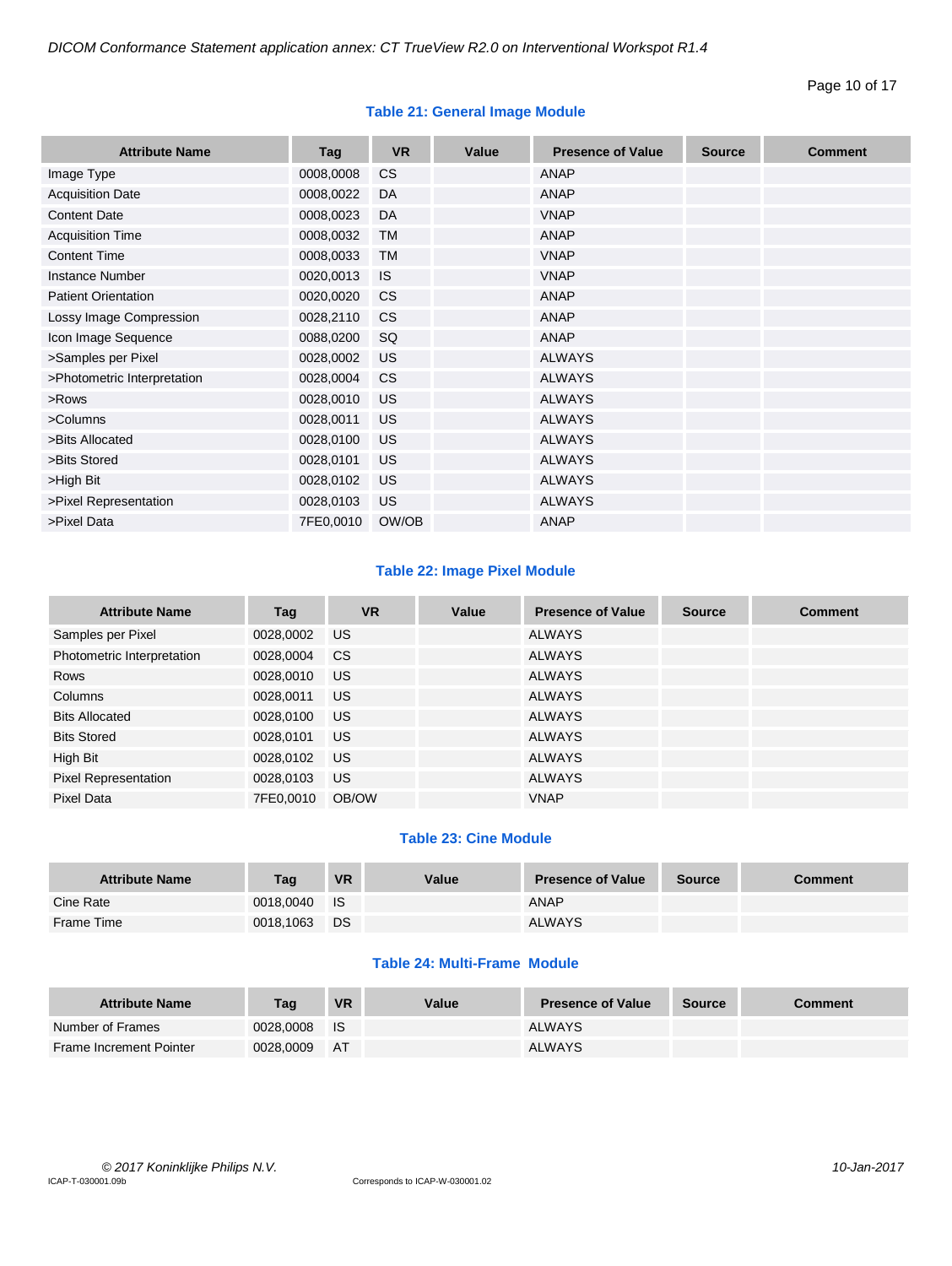# **Table 25: Display Shutter Module**

| <b>Attribute Name</b>         | Tag       | <b>VR</b> | Value | <b>Presence of Value</b> | <b>Source</b> | <b>Comment</b> |
|-------------------------------|-----------|-----------|-------|--------------------------|---------------|----------------|
| <b>Shutter Shape</b>          | 0018,1600 | CS.       |       | <b>ALWAYS</b>            |               |                |
| Shutter Left Vertical Edge    | 0018,1602 | <b>IS</b> |       | ALWAYS                   |               |                |
| Shutter Right Vertical Edge   | 0018,1604 | <b>IS</b> |       | ALWAYS                   |               |                |
| Shutter Upper Horizontal Edge | 0018,1606 | <b>IS</b> |       | <b>ALWAYS</b>            |               |                |
| Shutter Lower Horizontal Edge | 0018,1608 | ⊟ IS      |       | <b>ALWAYS</b>            |               |                |

# **Table 26: X-Ray Image Module**

| <b>Attribute Name</b>          | Tag       | <b>VR</b>     | Value | <b>Presence of Value</b> | <b>Source</b> | <b>Comment</b> |
|--------------------------------|-----------|---------------|-------|--------------------------|---------------|----------------|
| Image Type                     | 0008,0008 | <sub>CS</sub> |       | <b>ALWAYS</b>            |               |                |
| Samples per Pixel              | 0028,0002 | US            |       | <b>ALWAYS</b>            |               |                |
| Photometric Interpretation     | 0028,0004 | <sub>CS</sub> |       | <b>ALWAYS</b>            |               |                |
| <b>Frame Increment Pointer</b> | 0028,0009 | AT            |       | <b>ALWAYS</b>            |               |                |
| <b>Bits Allocated</b>          | 0028,0100 | <b>US</b>     |       | <b>ALWAYS</b>            |               |                |
| <b>Bits Stored</b>             | 0028.0101 | US.           |       | <b>ALWAYS</b>            |               |                |
| High Bit                       | 0028,0102 | <b>US</b>     |       | <b>ALWAYS</b>            |               |                |
| <b>Pixel Representation</b>    | 0028.0103 | <b>US</b>     |       | <b>ALWAYS</b>            |               |                |
| Pixel Intensity Relationship   | 0028,1040 | <sub>CS</sub> |       | <b>ALWAYS</b>            |               |                |
| Lossy Image Compression        | 0028.2110 | <b>CS</b>     |       | <b>ALWAYS</b>            |               |                |

## **Table 27: X-Ray Acquisition Module**

| <b>Attribute Name</b>    | Tag          | <b>VR</b> | Value | <b>Presence of Value</b> | <b>Source</b> | <b>Comment</b> |
|--------------------------|--------------|-----------|-------|--------------------------|---------------|----------------|
| <b>KVP</b>               | 0018,0060    | DS        |       | <b>VNAP</b>              |               |                |
| Exposure Time            | 0018,1150 IS |           |       | <b>VNAP</b>              |               |                |
| <b>Radiation Setting</b> | 0018,1155    | CS.       |       | <b>ALWAYS</b>            |               |                |
| Imager Pixel Spacing     | 0018,1164    | DS        |       | ANAP                     |               |                |
| Pixel Spacing            | 0028,0030    | <b>DS</b> |       | <b>ALWAYS</b>            |               |                |

## **Table 28: X-Ray Table Module**

| <b>Attribute Name</b> | Tag       | <b>VR</b> | Value | Presence of Value | <b>Source</b> | <b>Comment</b> |
|-----------------------|-----------|-----------|-------|-------------------|---------------|----------------|
| <b>Table Motion</b>   | 0018.1134 | <b>DS</b> |       | <b>VNAP</b>       |               |                |
| Table Angle           | 0018,1138 | <b>DS</b> |       | <b>ANAP</b>       |               |                |

# **Table 29: XA Positioner Module**

| <b>Attribute Name</b>                        | Tag       | <b>VR</b> | Value | <b>Presence of Value</b> | <b>Source</b> | <b>Comment</b> |
|----------------------------------------------|-----------|-----------|-------|--------------------------|---------------|----------------|
| Distance Source to Patient                   | 0018.1111 | DS        |       | ANAP                     |               |                |
| Distance Source to Patient                   | 0018.1111 | DS        |       | ANAP                     |               |                |
| <b>Positioner Motion</b>                     | 0018,1500 | <b>CS</b> |       | <b>VNAP</b>              |               |                |
| <b>Positioner Primary Angle</b>              | 0018,1510 | DS        |       | <b>VNAP</b>              |               |                |
| <b>Positioner Secondary Angle</b>            | 0018.1511 | DS        |       | <b>VNAP</b>              |               |                |
| <b>Positioner Primary Angle</b><br>Increment | 0018,1520 | DS        |       | <b>VNAP</b>              |               |                |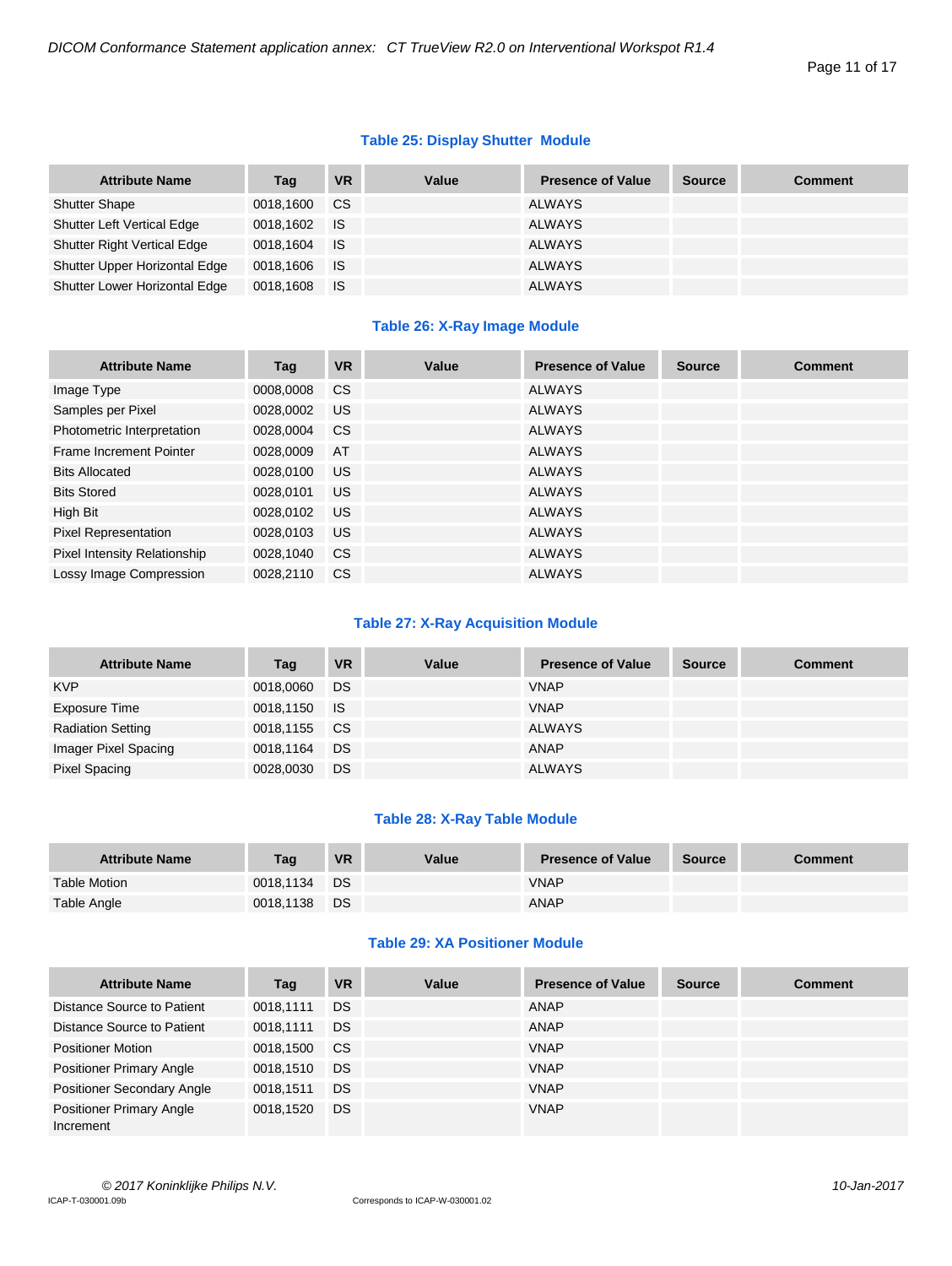## *DICOM Conformance Statement application annex: CT TrueView R2.0 on Interventional Workspot R1.4*

# Page 12 of 17

| <b>Positioner Secondary Angle</b> | 0018,1521 | <b>DS</b> | <b>VNAP</b> |  |
|-----------------------------------|-----------|-----------|-------------|--|
| Increment                         |           |           |             |  |

#### **Table 30: DX Detector Module**

| <b>Attribute Name</b> | Taq       | <b>VR</b> | Value | <b>Presence of Value</b> | <b>Source</b> | <b>Comment</b> |
|-----------------------|-----------|-----------|-------|--------------------------|---------------|----------------|
| Imager Pixel Spacing  | 0018.1164 | <b>DS</b> |       | <b>ALWAYS</b>            |               |                |
| <b>Pixel Spacing</b>  | 0028.0030 | DS        |       | <b>ALWAYS</b>            |               |                |

# **Table 31: VOI LUT Module**

| <b>Attribute Name</b> | Taq       | <b>VR</b> | Value | <b>Presence of Value</b> | <b>Source</b> | <b>Comment</b> |
|-----------------------|-----------|-----------|-------|--------------------------|---------------|----------------|
| <b>Window Center</b>  | 0028.1050 | DS        |       | <b>ALWAYS</b>            |               |                |
| Window Width          | 0028.1051 | DS        |       | <b>ALWAYS</b>            |               |                |

# **Table 32: SOP Common Module**

| <b>Attribute Name</b>  | Tag       | <b>VR</b> | Value                            | <b>Presence of Value</b> | <b>Source</b> | <b>Comment</b> |
|------------------------|-----------|-----------|----------------------------------|--------------------------|---------------|----------------|
| Instance Creation Date | 0008,0012 | DA        |                                  | ANAP                     |               |                |
| Instance Creation Time | 0008.0013 | <b>TM</b> |                                  | ANAP                     |               |                |
| SOP Class UID          | 0008.0016 | UI        | 1.2.840.10008.5.1.4.1.1.<br>12.1 | <b>ALWAYS</b>            |               |                |
| SOP Instance UID       | 0008,0018 | UI        |                                  | <b>ALWAYS</b>            |               |                |
| Instance Number        | 0020,0013 | <b>IS</b> |                                  | ANAP                     |               |                |

# **Table 33: Extended DICOM and private attributes for X-Ray Angiographic Image Storage SOP Class**

| <b>Attribute Name</b>                  | Tag       | <b>VR</b> | Value | <b>Presence of Value</b> | <b>Source</b> | <b>Comment</b> |
|----------------------------------------|-----------|-----------|-------|--------------------------|---------------|----------------|
| <b>Conversion Type</b>                 | 0008,0064 | <b>CS</b> | WSD   | <b>ANAP</b>              | <b>AUTO</b>   |                |
| <b>Table Horizontal Rotation Angle</b> | 0018,9469 | - FL      |       | ANAP                     |               |                |
| <b>Table Cradle Tilt Angle</b>         | 0018.9471 | - FL      |       | ANAP                     |               |                |
| <b>Application Version</b>             | 0018,9525 | LO.       |       | <b>ANAP</b>              |               |                |
| Frame Of Reference UID                 | 0020,0013 | UI        |       | <b>ANAP</b>              |               |                |
| Position Reference Indicator           | 0020,1040 | LO.       |       | ANAP                     |               |                |
| Requested Procedure ID                 | 0040.1001 | <b>SH</b> |       | <b>ANAP</b>              |               |                |

# <span id="page-11-0"></span>**2.1.2.3. Secondary Capture Image Storage SOP class**

# **Table 34: IOD of Created Secondary Capture Image Storage SOP Class Instances**

| <b>Information Entity</b> | <b>Module</b>                   | <b>Presence Of Module</b> |
|---------------------------|---------------------------------|---------------------------|
| Patient                   | <b>Patient Module</b>           | ALWAYS                    |
| Study                     | <b>General Study Module</b>     | <b>ALWAYS</b>             |
| <b>Series</b>             | <b>General Series Module</b>    | <b>ALWAYS</b>             |
| Equipment                 | <b>General Equipment Module</b> | <b>CONDITIONAL</b>        |
|                           | <b>SC Equipment Module</b>      | <b>ALWAYS</b>             |
| Image                     | <b>General Image Module</b>     | <b>ALWAYS</b>             |
|                           | Image Pixel Module              | <b>ALWAYS</b>             |
|                           | SOP Common Module               | <b>ALWAYS</b>             |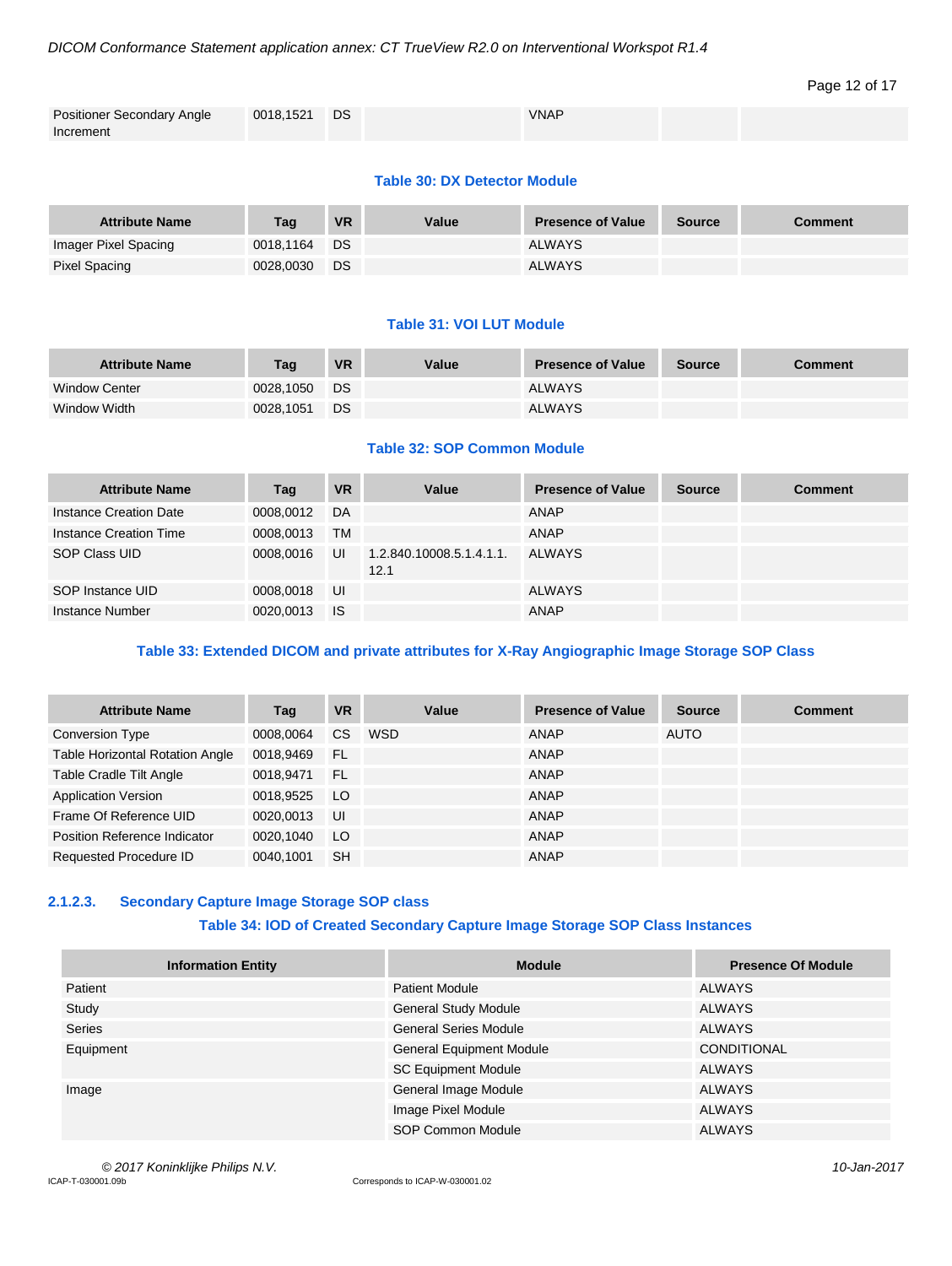#### Page 13 of 17

## Extended DICOM and private attributes CONDITIONAL

#### **Table 35: Patient Module**

| <b>Attribute Name</b> | Tag       | <b>VR</b> | Value | <b>Presence of Value</b> | Source      | <b>Comment</b> |
|-----------------------|-----------|-----------|-------|--------------------------|-------------|----------------|
| Patient's Name        | 0010.0010 | <b>PN</b> |       | <b>ALWAYS</b>            | <b>AUTO</b> |                |
| Patient ID            | 0010.0020 | LO.       |       | <b>ALWAYS</b>            | <b>AUTO</b> |                |
| Patient's Birth Date  | 0010.0030 | DA        |       | <b>ALWAYS</b>            | <b>AUTO</b> |                |
| Patient's Sex         | 0010,0040 | <b>CS</b> |       | <b>ALWAYS</b>            | AUTO        |                |

## **Table 36: General Study Module**

| <b>Attribute Name</b>      | Tag       | <b>VR</b> | Value | <b>Presence of Value</b> | <b>Source</b> | <b>Comment</b> |
|----------------------------|-----------|-----------|-------|--------------------------|---------------|----------------|
| <b>Study Date</b>          | 0008,0020 | DA        |       | <b>ALWAYS</b>            | <b>AUTO</b>   |                |
| <b>Study Time</b>          | 0008,0030 | TM        |       | <b>ALWAYS</b>            | <b>AUTO</b>   |                |
| <b>Accession Number</b>    | 0008,0050 | <b>SH</b> |       | <b>VNAP</b>              |               |                |
| Referring Physician's Name | 0008,0090 | <b>PN</b> |       | <b>VNAP</b>              | <b>AUTO</b>   |                |
| Study Instance UID         | 0020,000D | UI        |       | <b>ALWAYS</b>            | <b>AUTO</b>   |                |
| Study ID                   | 0020.0010 | <b>SH</b> |       | <b>ALWAYS</b>            | <b>AUTO</b>   |                |

# **Table 37: General Series Module**

| <b>Attribute Name</b>               | Tag       | <b>VR</b> | Value | <b>Presence of Value</b> | <b>Source</b> | <b>Comment</b> |
|-------------------------------------|-----------|-----------|-------|--------------------------|---------------|----------------|
| Series Date                         | 0008,0021 | DA        |       | <b>ALWAYS</b>            | <b>AUTO</b>   |                |
| Series Time                         | 0008,0031 | <b>TM</b> |       | <b>ALWAYS</b>            | <b>AUTO</b>   |                |
| Modality                            | 0008,0060 | <b>CS</b> |       | <b>ALWAYS</b>            | <b>AUTO</b>   |                |
| Series Instance UID                 | 0020,000E | UI        |       | <b>ALWAYS</b>            | <b>AUTO</b>   |                |
| Series Number                       | 0020,0011 | <b>IS</b> |       | <b>VNAP</b>              | <b>AUTO</b>   |                |
| <b>Related Series Sequence</b>      | 0008,1250 | SQ        |       | <b>VNAP</b>              |               |                |
| >Study Instance UID                 | 0020,000D | UI        |       | <b>ALWAYS</b>            |               |                |
| >Series Instance UID                | 0020.000E | UI        |       | <b>ALWAYS</b>            |               |                |
| >Purpose of Reference Code Sequence | 0040.A170 | SQ        |       | <b>EMPTY</b>             |               |                |

## **Table 38: General Equipment Module**

| <b>Attribute Name</b>     | Tag       | <b>VR</b> | Value                      | <b>Presence of Value</b> | <b>Source</b> | <b>Comment</b>                                          |
|---------------------------|-----------|-----------|----------------------------|--------------------------|---------------|---------------------------------------------------------|
| Manufacturer              | 0008,0070 | LO        | <b>Philips</b>             | <b>ALWAYS</b>            | <b>FIXED</b>  |                                                         |
| <b>Institution Name</b>   | 0008,0080 | LO        |                            | <b>VNAP</b>              | <b>AUTO</b>   |                                                         |
| Manufacturer's Model Name | 0008,1090 | LO        | Interventional<br>Workspot | <b>ALWAYS</b>            | <b>CONFIG</b> |                                                         |
| Device Serial Number      | 0018,1000 |           |                            | ANAP                     |               |                                                         |
| Software Versions         | 0018.1020 | LO.       | 1.4.x                      | <b>ALWAYS</b>            | <b>CONFIG</b> | where "x" is the<br>detailed application<br>SW version. |

# **Table 39 : SC Equipment Module**

| <b>Attribute Name</b> | Tag       | <b>VR</b> | Value      | <b>Presence of Value</b> | <b>Source</b> | <b>Comment</b> |
|-----------------------|-----------|-----------|------------|--------------------------|---------------|----------------|
| Modality              | 0008.0060 | <b>CS</b> |            | ANAP                     |               |                |
| Conversion Type       | 0008.0064 | CS        | <b>WSD</b> | <b>ALWAYS</b>            |               |                |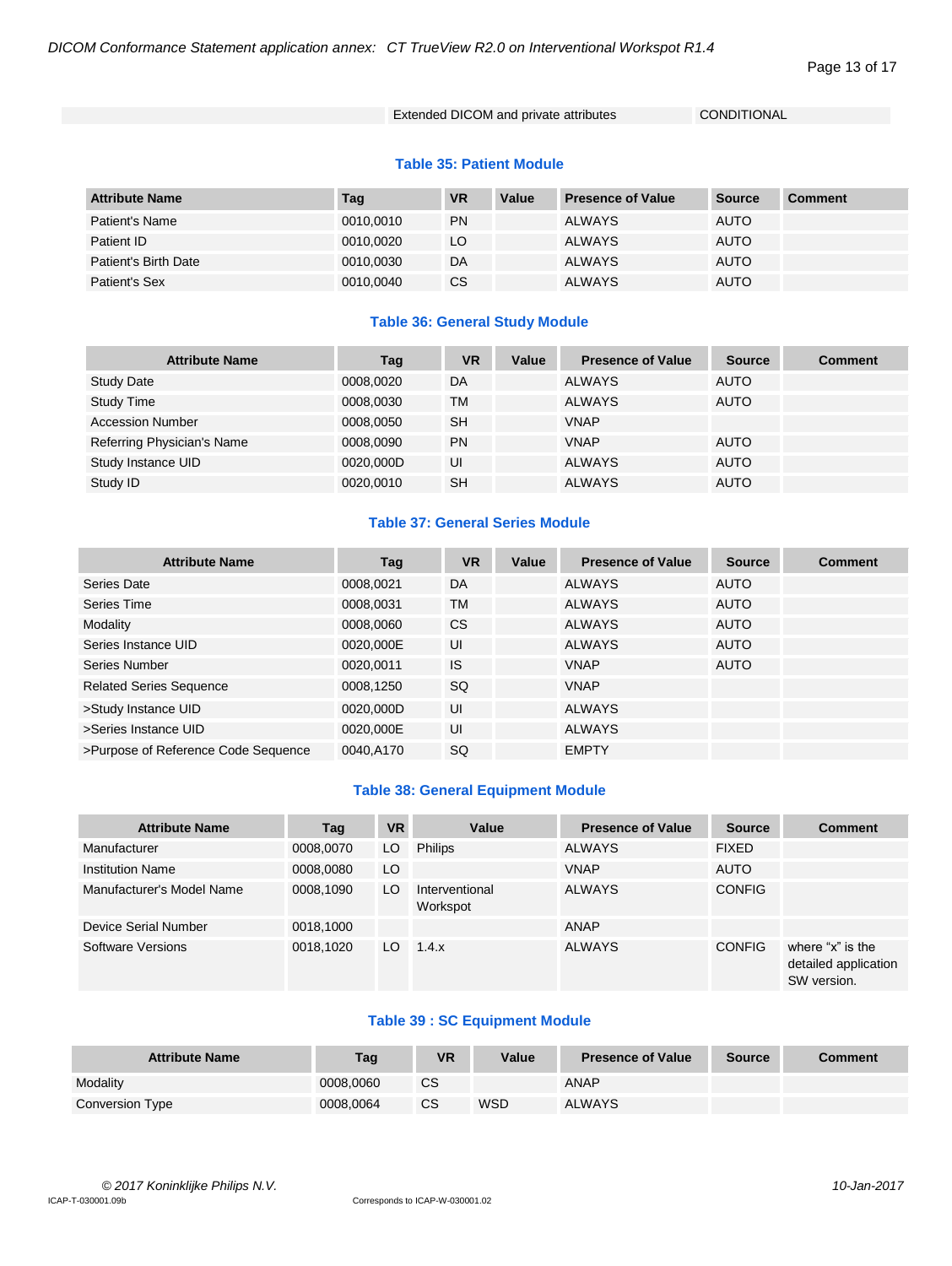# **Table 40: General Image Module**

| <b>Attribute Name</b>      | Tag       | <b>VR</b> | Value | <b>Presence of Value</b> | <b>Source</b> | <b>Comment</b> |
|----------------------------|-----------|-----------|-------|--------------------------|---------------|----------------|
| Instance Number            | 0020.0013 | IS        |       | <b>ALWAYS</b>            |               |                |
| <b>Patient Orientation</b> | 0020.0020 | <b>CS</b> |       | <b>VNAP</b>              |               |                |

## **Table 41: Image Pixel Module**

| <b>Attribute Name</b>       | Tag       | <b>VR</b> | Value          | <b>Presence of Value</b> | <b>Source</b> | <b>Comment</b> |
|-----------------------------|-----------|-----------|----------------|--------------------------|---------------|----------------|
| Samples per Pixel           | 0028,0002 | US        |                | <b>ALWAYS</b>            |               |                |
| Photometric Interpretation  | 0028.0004 | CS.       |                | <b>ALWAYS</b>            |               |                |
| <b>Planar Configuration</b> | 0028,0006 | <b>US</b> |                | <b>ALWAYS</b>            |               |                |
| Rows                        | 0028,0010 | US.       |                | <b>ALWAYS</b>            | <b>AUTO</b>   |                |
| Columns                     | 0028,0011 | US.       |                | <b>ALWAYS</b>            | <b>AUTO</b>   |                |
| <b>Bits Allocated</b>       | 0028,0100 | US.       | 8              | <b>ALWAYS</b>            |               |                |
| <b>Bits Stored</b>          | 0028,0101 | US.       | 8              | <b>ALWAYS</b>            |               |                |
| High Bit                    | 0028,0102 | <b>US</b> | $\overline{7}$ | <b>ALWAYS</b>            |               |                |
| <b>Pixel Representation</b> | 0028,0103 | US.       | 0000           | <b>ALWAYS</b>            | <b>AUTO</b>   |                |
| <b>Pixel Data</b>           | 7FE0,0010 | OW/OB     |                | <b>ALWAYS</b>            | <b>AUTO</b>   |                |

# **Table 42: SOP Common Module**

| <b>Attribute Name</b>  | Tag       | <b>VR</b> | Value                     | <b>Presence of Value</b> | <b>Source</b> | <b>Comment</b> |
|------------------------|-----------|-----------|---------------------------|--------------------------|---------------|----------------|
| SOP Class UID          | 0008.0016 | UI        | 1.2.840.10008.5.1.4.1.1.7 | <b>ALWAYS</b>            | <b>FIXED</b>  |                |
| SOP Instance UID       | 0008.0018 | UI        |                           | <b>ALWAYS</b>            | <b>AUTO</b>   |                |
| Instance Creation Date | 0008.0012 | DA        |                           | ANAP                     | <b>AUTO</b>   |                |
| Instance Creation Time | 0008.0013 | <b>TM</b> |                           | ANAP                     | <b>AUTO</b>   |                |
| Instance Number        | 0020.0013 | <b>IS</b> |                           | <b>ANAP</b>              | <b>AUTO</b>   |                |

# **Table 43 : Extended DICOM and private attributes for Secondary Capture Image Storage SOP Class Instances**

| <b>Attribute Name</b>  | Tag       | <b>VR</b> | Value | <b>Presence of</b><br>Value | <b>Source</b> | <b>Comment</b> |
|------------------------|-----------|-----------|-------|-----------------------------|---------------|----------------|
| Requested Procedure ID | 0040.1001 | SH        |       | ANAP                        |               |                |

#### <span id="page-13-0"></span>**2.1.2.4. Multi-frame True Color Secondary Capture Image Storage**

## **Table 44: IOD of Created Multiframe True Color Secondary Capture Image Storage SOP Class Instances**

| <b>Information Entity</b> | <b>Module</b>                        | <b>Presence Of Module</b> |
|---------------------------|--------------------------------------|---------------------------|
| Patient                   | <b>Patient Module</b>                | <b>ALWAYS</b>             |
| Study                     | <b>General Study Module</b>          | <b>ALWAYS</b>             |
| <b>Series</b>             | <b>General Series Module</b>         | <b>ALWAYS</b>             |
| Equipment                 | <b>General Equipment Module</b>      | <b>CONDITIONAL</b>        |
|                           | <b>SC Equipment Module</b>           | <b>ALWAYS</b>             |
| Image                     | General Image Module                 | <b>ALWAYS</b>             |
|                           | Image Pixel Module                   | <b>ALWAYS</b>             |
|                           | Cine Module                          | <b>CONDITIONAL</b>        |
|                           | <b>Multi-Frame Module</b>            | <b>ALWAYS</b>             |
|                           | Multi-Frame Functional Groups Module | <b>OPTIONAL</b>           |
|                           | SC Multi-frame Image Module          | <b>ALWAYS</b>             |
|                           | <b>SOP Common Module</b>             | <b>ALWAYS</b>             |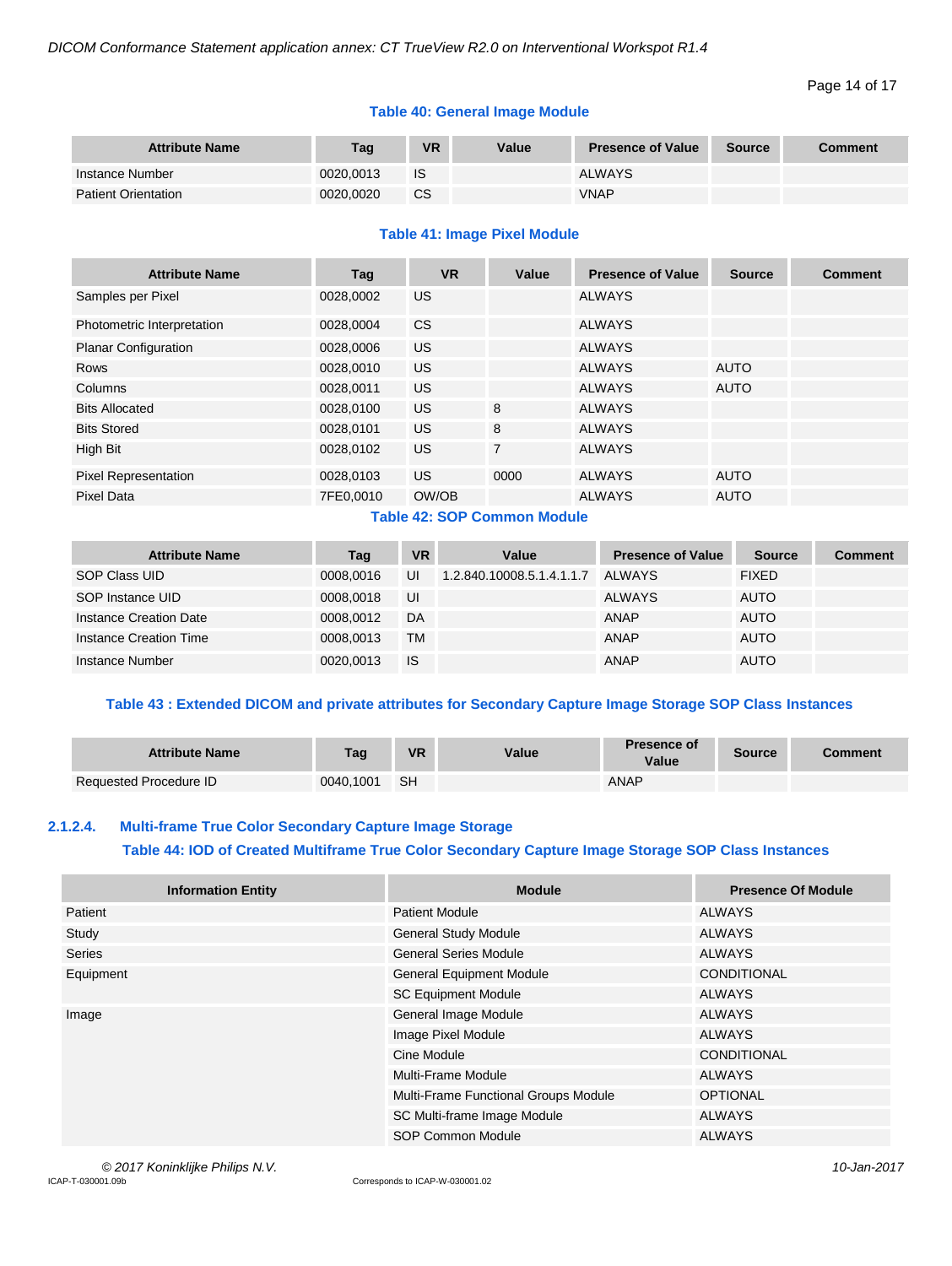#### Page 15 of 17

## Extended DICOM and private attributes CONDITIONAL

#### **Table 45: Patient Module**

| <b>Attribute Name</b> | Tag       | <b>VR</b> | Value | <b>Presence of Value</b> | Source      | <b>Comment</b> |
|-----------------------|-----------|-----------|-------|--------------------------|-------------|----------------|
| Patient's Name        | 0010,0010 | <b>PN</b> |       | <b>VNAP</b>              | <b>AUTO</b> |                |
| Patient ID            | 0010.0020 | LO.       |       | <b>VNAP</b>              | <b>AUTO</b> |                |
| Patient's Birth Date  | 0010.0030 | DA        |       | <b>VNAP</b>              | <b>AUTO</b> |                |
| Patient's Sex         | 0010,0040 | <b>CS</b> |       | <b>VNAP</b>              | <b>AUTO</b> |                |

## **Table 46: General Study Module**

| <b>Attribute Name</b>      | Tag       | <b>VR</b> | Value | <b>Presence of Value</b> | <b>Source</b> | <b>Comment</b> |
|----------------------------|-----------|-----------|-------|--------------------------|---------------|----------------|
| <b>Study Date</b>          | 0008,0020 | DA        |       | <b>VNAP</b>              | AUTO          |                |
| <b>Study Time</b>          | 0008,0030 | TM        |       | <b>VNAP</b>              | <b>AUTO</b>   |                |
| <b>Accession Number</b>    | 0008,0050 | <b>SH</b> |       | <b>VNAP</b>              |               |                |
| Referring Physician's Name | 0008,0090 | <b>PN</b> |       | <b>VNAP</b>              | <b>AUTO</b>   |                |
| Study Instance UID         | 0020,000D | UI        |       | <b>ALWAYS</b>            | <b>AUTO</b>   |                |
| Study ID                   | 0020.0010 | <b>SH</b> |       | <b>VNAP</b>              | <b>AUTO</b>   |                |

# **Table 47: General Series Module**

| <b>Attribute Name</b>               | Tag       | <b>VR</b> | Value | <b>Presence of Value</b> | <b>Source</b> | <b>Comment</b> |
|-------------------------------------|-----------|-----------|-------|--------------------------|---------------|----------------|
| Series Date                         | 0008,0021 | DA        |       | ANAP                     | <b>AUTO</b>   |                |
| Series Time                         | 0008,0031 | <b>TM</b> |       | <b>ANAP</b>              | <b>AUTO</b>   |                |
| Modality                            | 0008,0060 | <b>CS</b> |       | <b>ALWAYS</b>            | <b>AUTO</b>   |                |
| Series Instance UID                 | 0020,000E | UI        |       | <b>ALWAYS</b>            | <b>AUTO</b>   |                |
| Series Number                       | 0020,0011 | <b>IS</b> |       | ANAP                     | <b>AUTO</b>   |                |
| <b>Related Series Sequence</b>      | 0008,1250 | SQ        |       | ANAP                     |               |                |
| >Study Instance UID                 | 0020,000D | UI        |       | <b>ALWAYS</b>            |               |                |
| >Series Instance UID                | 0020.000E | UI        |       | <b>ALWAYS</b>            |               |                |
| >Purpose of Reference Code Sequence | 0040,A170 | SQ        |       | <b>VNAP</b>              |               |                |

## **Table 48: General Equipment Module**

| <b>Attribute Name</b>     | Tag       | <b>VR</b> | Value                      | <b>Presence of Value</b> | <b>Source</b> | <b>Comment</b>                                          |
|---------------------------|-----------|-----------|----------------------------|--------------------------|---------------|---------------------------------------------------------|
| Manufacturer              | 0008,0070 | LO        | <b>Philips</b>             | <b>ALWAYS</b>            | <b>FIXED</b>  |                                                         |
| <b>Institution Name</b>   | 0008,0080 | LO        |                            | <b>VNAP</b>              | <b>AUTO</b>   |                                                         |
| Manufacturer's Model Name | 0008,1090 | LO        | Interventional<br>Workspot | <b>ALWAYS</b>            | <b>CONFIG</b> |                                                         |
| Device Serial Number      | 0018,1000 |           |                            | ANAP                     |               |                                                         |
| Software Versions         | 0018.1020 | LO.       | 1.4.x                      | <b>ALWAYS</b>            | <b>CONFIG</b> | where "x" is the<br>detailed application<br>SW version. |

# **Table 49 : SC Equipment Module**

| <b>Attribute Name</b> | Taq       | <b>VR</b> | Value | <b>Presence of Value</b> | <b>Source</b> | <b>Comment</b> |
|-----------------------|-----------|-----------|-------|--------------------------|---------------|----------------|
| Modality              | 0008.0060 | <b>CS</b> |       | <b>ANAP</b>              |               |                |
| Conversion Type       | 0008.0064 | CS        | WSD   | <b>ALWAYS</b>            |               |                |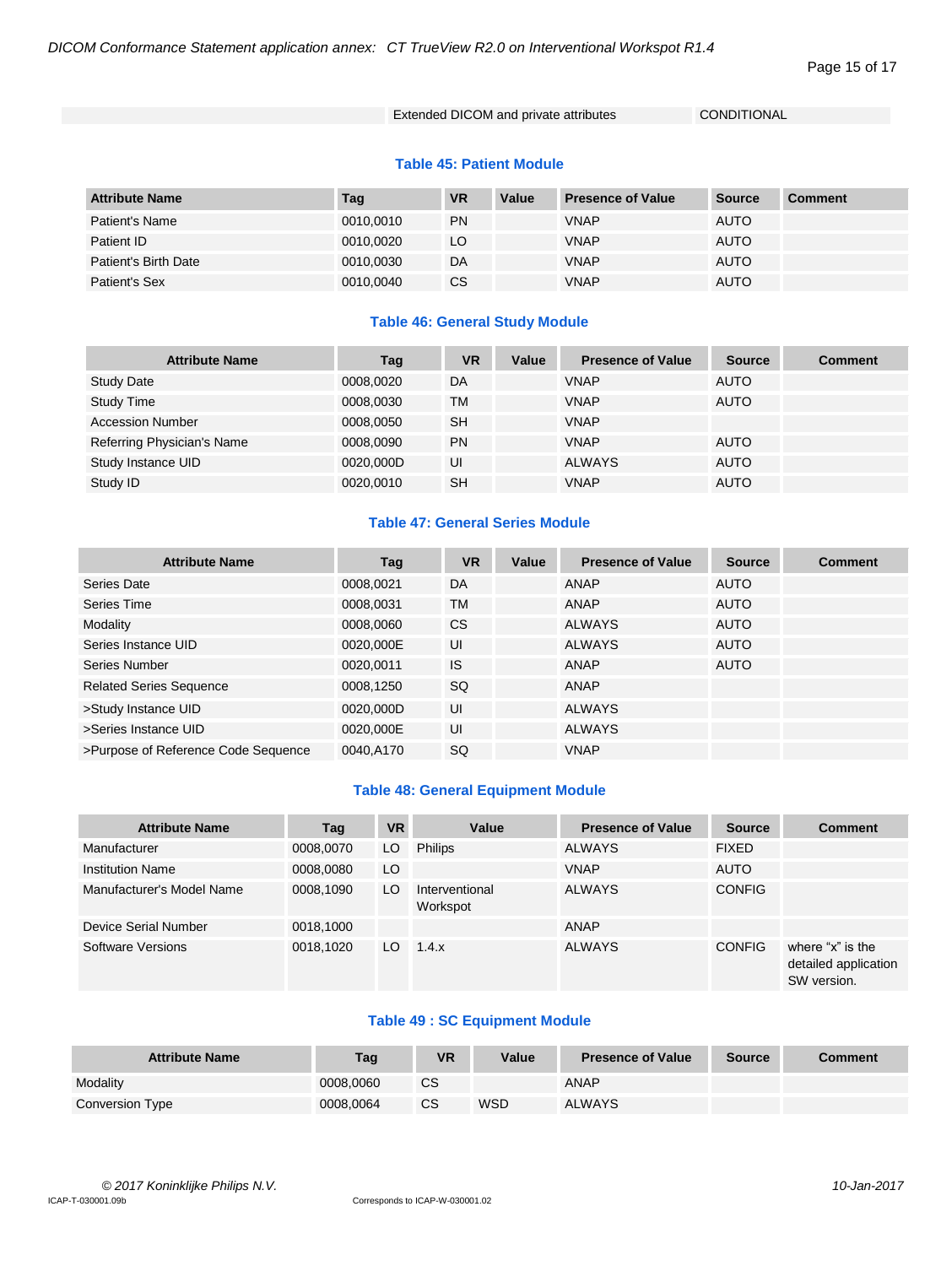# **Table 50: General Image Module**

| <b>Attribute Name</b>      | Tag       | VR        | Value | <b>Presence of Value</b> | Source | <b>Comment</b> |
|----------------------------|-----------|-----------|-------|--------------------------|--------|----------------|
| Instance Number            | 0020.0013 | IS        |       | <b>VNAP</b>              |        |                |
| <b>Patient Orientation</b> | 0020.0020 | <b>CS</b> |       | <b>VNAP</b>              |        |                |
| Burned in Annotation       | 0028.0301 | СS        |       | ANAP                     |        |                |

# **Table 51: Image Pixel Module**

| <b>Attribute Name</b>       | Tag       | <b>VR</b> | Value          | <b>Presence of Value</b> | <b>Source</b> | <b>Comment</b> |
|-----------------------------|-----------|-----------|----------------|--------------------------|---------------|----------------|
| Samples per Pixel           | 0028,0002 | US.       |                | <b>ALWAYS</b>            |               |                |
| Photometric Interpretation  | 0028,0004 | <b>CS</b> |                | <b>ALWAYS</b>            |               |                |
| <b>Planar Configuration</b> | 0028,0006 | US.       |                | <b>ALWAYS</b>            |               |                |
| <b>Rows</b>                 | 0028.0010 | US.       |                | <b>ALWAYS</b>            | <b>AUTO</b>   |                |
| Columns                     | 0028.0011 | US.       |                | <b>ALWAYS</b>            | <b>AUTO</b>   |                |
| <b>Bits Allocated</b>       | 0028,0100 | US.       | 8              | <b>ALWAYS</b>            |               |                |
| <b>Bits Stored</b>          | 0028,0101 | US.       | 8              | <b>ALWAYS</b>            |               |                |
| High Bit                    | 0028,0102 | US.       | $\overline{7}$ | <b>ALWAYS</b>            |               |                |
| <b>Pixel Representation</b> | 0028,0103 | US.       | 0000           | <b>ALWAYS</b>            | <b>AUTO</b>   |                |
| <b>Pixel Data</b>           | 7FE0,0010 | OW/OB     |                | <b>ALWAYS</b>            | <b>AUTO</b>   |                |

# **Table 52: Cine Module**

| <b>Attribute Name</b> | Tag       | <b>VR</b> | Value | <b>Presence of Value</b> | Source      | <b>Comment</b> |
|-----------------------|-----------|-----------|-------|--------------------------|-------------|----------------|
| Frame Time            | 0018.1063 | DS        |       | ALWAYS                   | <b>AUTO</b> |                |

#### **Table 53: Multi-Frame Module**

| <b>Attribute Name</b>   | Taq       | <b>VR</b> | Value | <b>Presence of Value</b> | <b>Source</b> | Comment |
|-------------------------|-----------|-----------|-------|--------------------------|---------------|---------|
| Number of Frames        | 0028,0008 | DS        |       | <b>ALWAYS</b>            | <b>AUTO</b>   |         |
| Frame Increment Pointer | 0028,0009 | <b>AT</b> |       | <b>ALWAYS</b>            | <b>AUTO</b>   |         |

## **Table 54: Multi-Frame Functional Groups Module**

| <b>Attribute Name</b> | Taq       | <b>VR</b> | Value | <b>Presence of Value</b> | <b>Source</b> | <b>Comment</b> |
|-----------------------|-----------|-----------|-------|--------------------------|---------------|----------------|
| Instance Number       | 0020.0013 | - IS      |       | <b>ALWAYS</b>            | <b>AUTO</b>   |                |
| Number of Frames      | 0028.0008 | - IS      |       | <b>ALWAYS</b>            | <b>AUTO</b>   |                |

# **Table 55: SC Multi-Frame Image Module**

| <b>Attribute Name</b>   | Taq       | <b>VR</b> | Value | <b>Presence of Value</b> | <b>Source</b> | Comment |
|-------------------------|-----------|-----------|-------|--------------------------|---------------|---------|
| Frame Increment Pointer | 0028.0009 | <b>AT</b> |       | <b>ALWAYS</b>            | <b>AUTO</b>   |         |
| Burned In Annotation    | 0028.0301 | <b>CS</b> |       | <b>ALWAYS</b>            | <b>AUTO</b>   |         |

# **Table 56: SOP Common Module**

| <b>Attribute Name</b>  | Tag       | <b>VR</b> | Value                                  | <b>Presence of Value</b> | <b>Source</b> | <b>Comment</b> |
|------------------------|-----------|-----------|----------------------------------------|--------------------------|---------------|----------------|
| SOP Class UID          | 0008.0016 | UI        | 1.2.840.10008.5.1.4.1.1.7. ALWAYS<br>4 |                          | <b>FIXED</b>  |                |
| SOP Instance UID       | 0008.0018 | UI        |                                        | <b>ALWAYS</b>            | <b>AUTO</b>   |                |
| Instance Creation Date | 0008.0012 | DA        |                                        | <b>ANAP</b>              | <b>AUTO</b>   |                |

*© 2017 Koninklijke Philips N.V. 10-Jan-2017*